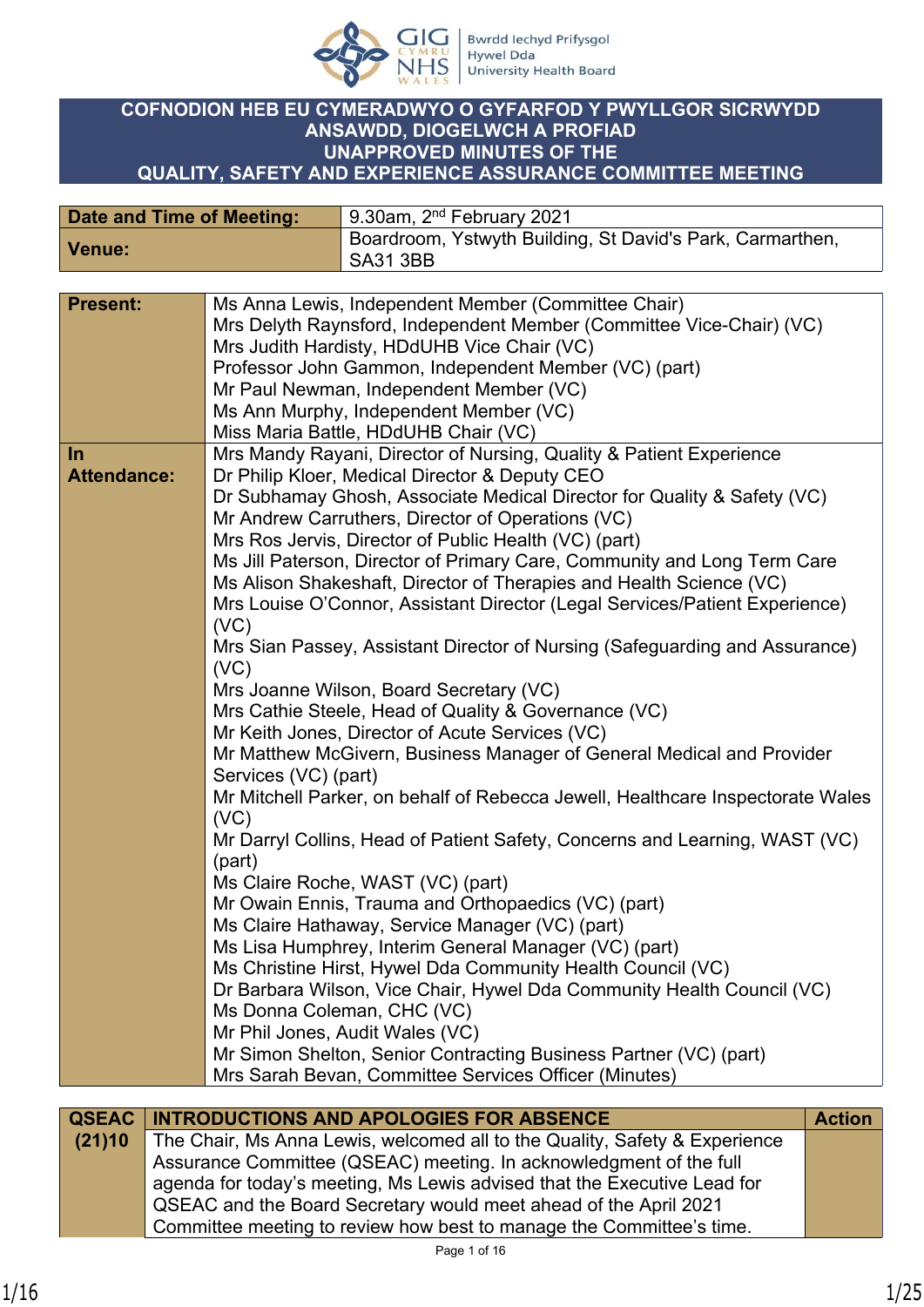| Ms Lewis informed Members of the following amendments to the agenda:<br>- Item 1.6 Primary Care Presentation and item 2.3 Penally Camp Update<br>to be delivered as one item;<br>- Item 3.7 Sustainability Plan for Family Liaison Officers will now be a<br>verbal update<br>- Item 3.8 PREVENT and CONTEST Update will be deferred. |  |
|---------------------------------------------------------------------------------------------------------------------------------------------------------------------------------------------------------------------------------------------------------------------------------------------------------------------------------------|--|
| Considering that reports have been circulated to Members prior to the<br>meeting, Ms Lewis requested those presenting to focus their time on<br>responding to questions from Members rather than going through the reports<br>in detail.                                                                                              |  |
| It was also proposed that, if appropriate, the In-Committee agenda item may<br>be covered under Any Other Business.                                                                                                                                                                                                                   |  |
| No apologies for absence were received.                                                                                                                                                                                                                                                                                               |  |

|        | <b>QSEAC DECLARATIONS OF INTERESTS</b>        |  |
|--------|-----------------------------------------------|--|
| (21)11 | There were no declarations of interests made. |  |
|        |                                               |  |

| QSEAC   MINUTES AND MATTERS ARISING FROM THE MEETING HELD ON 1ST<br>(21)12   DECEMBER 2020 AND 14TH JANUARY 2021 |  |
|------------------------------------------------------------------------------------------------------------------|--|
| RESOLVED - that the minutes of the meetings of the Quality, Safety and                                           |  |
| Experience Assurance Committee (QSEAC) held on 1 <sup>st</sup> December 2020 and                                 |  |
| 14 <sup>th</sup> January 2021 be approved as a correct record.                                                   |  |

| $(21)13$ 2020 | <b>QSEAC   TABLE OF ACTIONS FROM THE MEETING HELD ON 1ST DECEMBER</b>                   |  |
|---------------|-----------------------------------------------------------------------------------------|--|
|               | An update was provided on the Table of Actions from the meeting held on 1 <sup>st</sup> |  |
|               | December 2020 with no further updates or actions required.                              |  |

| QSEAC  | <b>ANNUAL REVIEW OF QSEAC TERMS OF REFERENCE (TOR)</b>                    |           |
|--------|---------------------------------------------------------------------------|-----------|
| (21)14 | The Quality, Safety and Experience Assurance Committee Terms of           |           |
|        | Reference was presented to Members for review and approval. Ms Alison     |           |
|        | Shakeshaft enquired whether the membership had historically included the  |           |
|        | Assistant Director of Therapies and Health Sciences, acknowledging her    |           |
|        | attendance as Chair of the Operational Quality and Safety Sub-Committee   |           |
|        | (OQSESC). Mrs Joanne Wilson agreed to review and reinstate this post into |           |
|        | the membership if Members were in agreement.                              | <b>JW</b> |
|        | The Committee APPROVED the Quality, Safety and Experience Assurance       |           |
|        | Committee Terms of Reference, subject to the amendment proposed to the    |           |
|        | membership.                                                               |           |

|        | <b>QSEAC PRIMARY CARE SERVICES STORY/PENALLY CAMP UPDATE</b>                |  |
|--------|-----------------------------------------------------------------------------|--|
| (21)15 | Ms Jill Paterson informed Members that the delivery of safe and appropriate |  |
|        | Primary Care services to the asylum seekers at Penally Camp has been        |  |
|        | complex and exacting and continues to be challenging on many levels. This   |  |
|        | challenge has been further compounded by the scale of works and measures    |  |
|        | required to make the facilities and accommodation minimally compliant with  |  |
|        | Infection Prevention and Control (IP&C) measures, and in particular, for    |  |
|        | COVID-19.                                                                   |  |
|        |                                                                             |  |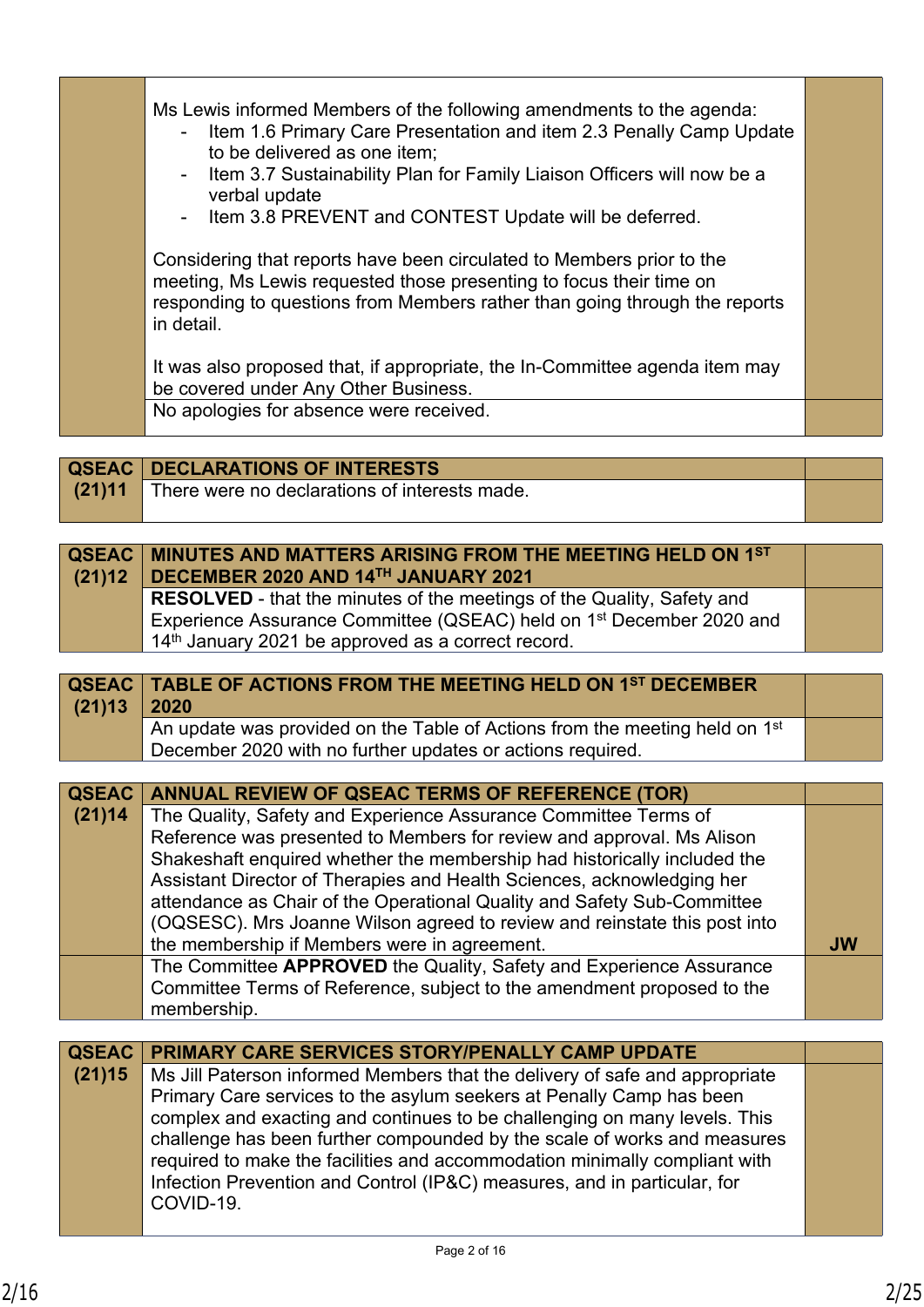Ms Paterson further informed Members that significant concerns regarding safety continue to be expressed by the local community as well as camp residents. Concerns on the accountability and governance of Clearsprings, a private company providing asylum accommodation services to the Home Office (HO), have been raised with the HO at a meeting with the Health Board and stakeholders including the Local Authority and Police, local politicians and Welsh Government (WG). It has been made clear that enforcement of IP&C and COVID-19 measures are the responsibility of the HO and Clearsprings.

Ms Paterson introduced a BBC video clip providing insight into the environment and issues experienced at the Penally camp. Ms Patterson advised that residents have recently been able to spread out to ensure social distancing, however certain residents are refusing to move from a bubble of 6 to a bubble of 4 within their accommodation.

Mr Matt McGivern presented an overview of the services provided at the camp, including core General Medical Services (GMS); emergency dental services; initial assessments, which includes Blood Borne Viruses (BBV) screening; initial mental health assessments carried out by the Local Primary Mental Health Team; and phlebotomy services.

Mr McGivern informed Members that out of the 179 residents, only 5 residents had received initial assessments prior to arrival at the camp. A pathway has been implemented for the Community Mental Health Team (CMHT) and the Local Primary Mental Health Team due to the high volume of referrals into the system.

Mr McGivern highlighted the invaluable support received from Safeguarding, IPC and Emergency Planning teams within the Health Board, and the positive links with clinics such as Cardiff Health Access Practice (CHAP), which has been vital in providing information on ailments not necessarily witnessed before in the Hywel Dda area. Given that certain illnesses are dependent upon the countries through which residents have travelled, CHAP has mapped out the relevant bacteria to test and how to treat such illnesses. Mr McGivern also highlighted the psychological wellbeing sessions that have been provided for the GMS team themselves. However, mental health issues for the residents have been acute due to the challenging journey they have faced, and they have been able to build up trust with the team involved to discuss such issues. It was noted that a trend, recently identified, has been the disclosure of mental health issues as a means of leaving the Penally site and into other, more favourable, accommodation.

Mr McGivern informed Members that the team has developed a close-knit working group with Clearsprings, however one of the main challenges has been managing service user expectations as they are unlikely to have a good understanding of how the NHS works and an understanding of the waiting list process; language barriers and access to interpretation services can also be problematic.

In conclusion, Mr McGivern highlighted the steep learning curve experienced by the team involved, who have worked to ensure the best care is provided for residents, which has been both logistically and emotionally challenging. However, the end result is a service of which the team is proud, and which is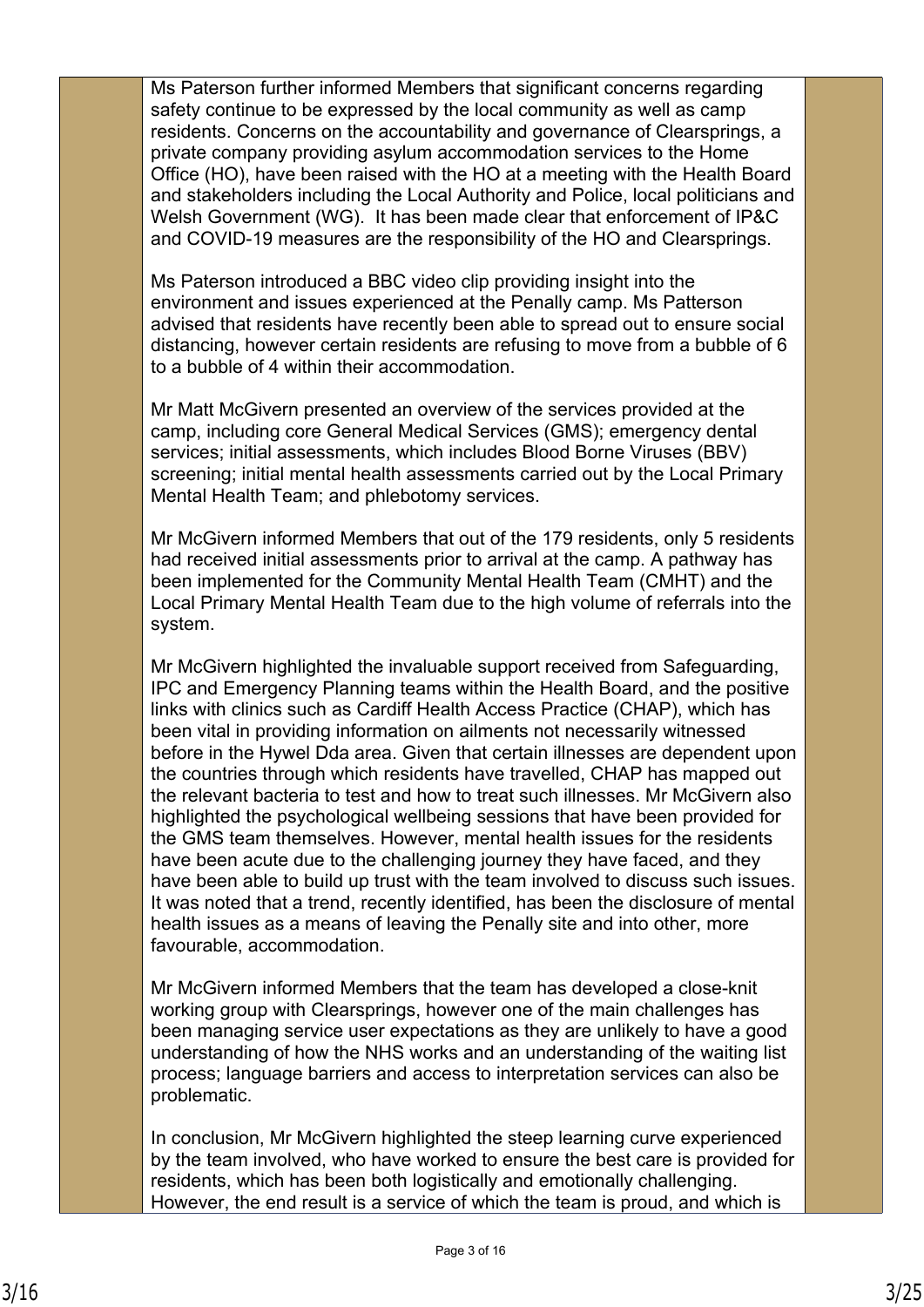leading the way should the utilisation of sites such as Penally become commonplace in the housing of asylum seekers.

Miss Maria Battle offered her heartfelt thanks to the team involved for their phenomenal caring and compassionate achievement, which was echoed by all Members of the Committee.

Mrs Delyth Raynsford queried how the learning thus far could be disseminated and Mr McGivern responded that it has been a gradual process of approaching the appropriate directorates, for example Mental Health and Learning Disabilities (MHLD), to ensure that already stretched services can accommodate the needs of the camp population. Communication with primary care colleagues in the area, as well as the general public, i.e. GP surgery patients, has also been an imperative.

Mr Paul Newman enquired whether the team has been able to maintain contemporaneous records of the issues encountered and communicated the extent of those issues to the HO. Mr McGivern confirmed that operational meetings are held with Clearsprings and organisations on site with a weekly update submitted to the HO. There are also links with WG and local representatives in the HO. Internally, all incidents are recorded on DATIX. Mr McGivern also advised that all residents are registered as permanent patients within the GP surgery to ensure they have an NHS number.

## *Ms Lisa Humphrey joined the Committee meeting*

Miss Battle expressed her disappointment with the HO's treatment of people as human beings and the poor response to repeatedly raised concerns regarding COVID-19 compliance and the availability of initial health assessments on resident's arrival.

Miss Battle enquired whether there are plans to close the Penally camp, recognising that its use is not due to an increase in immigration but a lack of pace in processing asylum claims from the HO. Ms Paterson responded that the HO has confirmed there are no plans to close the site, adding that the number of residents has decreased due to lockdown and dispersal accommodation. Ms Paterson informed Members that, should the site continue to operate after March 2021, planning permission would need to be approved.

In conclusion, Ms Lewis thanked Mr McGivern and Ms Paterson for the presentation and expressed satisfaction that the Committee had received assurance surrounding the provision of services to the camp, noting that concerns regarding the suitability of the camp remain on the Board's agenda in a clear and transparent way.

*Mr Matthew McGivern left the Committee meeting*

*Ms Claire Roche and Mr Darryl Collins joined the Committee meeting* The Committee **NOTED** the Primary Care Services Story and Update on Penally Camp report and the continuing challenges experienced in providing these services and **RECEIVED ASSURANCE** on the services provided to the asylum seekers residing in the camp.

**QSEAC CORPORATE RISKS ASSIGNED TO QSEAC**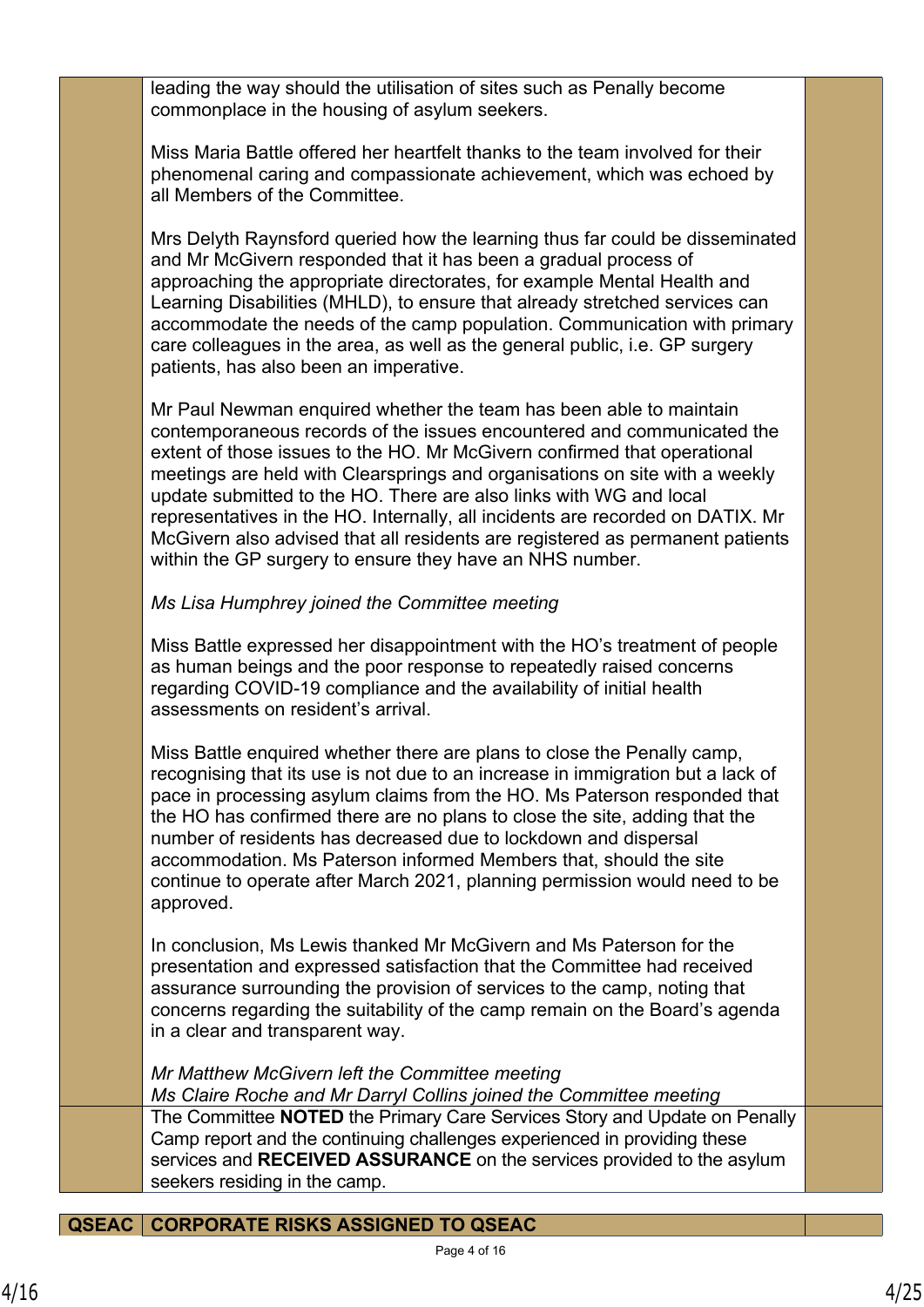| (21)16 | The Corporate Risks Assigned to QSEAC report was presented to Members,<br>and Ms Lewis invited comments on the new risks detailed within the report.                                                                                                                                                                                                                                                                                                                                                                                                                                                                                                                                                                                                                                                                                                                                                                                                                                                              |              |
|--------|-------------------------------------------------------------------------------------------------------------------------------------------------------------------------------------------------------------------------------------------------------------------------------------------------------------------------------------------------------------------------------------------------------------------------------------------------------------------------------------------------------------------------------------------------------------------------------------------------------------------------------------------------------------------------------------------------------------------------------------------------------------------------------------------------------------------------------------------------------------------------------------------------------------------------------------------------------------------------------------------------------------------|--------------|
|        | Ms Shakeshaft highlighted that Risk 1017 should be assigned to the Director<br>of Therapies and Health Science and that Risk 1032 should be assigned to<br>the Director of Operations.                                                                                                                                                                                                                                                                                                                                                                                                                                                                                                                                                                                                                                                                                                                                                                                                                            |              |
|        | In relation to Risk 1032, Ms Lewis noted the lack of detail regarding the impact<br>on patients from delays to assessment and diagnosis for MHLD and queried<br>how those awaiting assessment are monitored. Mr Andrew Carruthers<br>responded that there are constraints on space and a degree of patient anxiety<br>in using virtual methods of assessment and diagnosis. Members agreed that<br>further assurance on how this risk is mitigated is required.                                                                                                                                                                                                                                                                                                                                                                                                                                                                                                                                                   | <b>AC</b>    |
|        | Mrs Judith Hardisty enquired whether there have been any developments in<br>sourcing alternative locations for the Autism Spectrum Disorder (ADS)<br>memory clinics, as the premises in Aberystwyth are remote from the hospital<br>site, and there are currently a number of sites not being utilised due to an<br>increasing number of employees working from home. Mr Carruthers advised<br>that although discussions had been held with WG, rent rates appear<br>exorbitant, therefore work is ongoing with the accommodation team to<br>increase clinical capacity within these services. Mrs Hardisty informed<br>Members of previous discussions with the Minister for Mental Health,<br>Wellbeing and Welsh Language and agreed to discuss further with Mr<br>Carruthers outside of the Committee meeting. Ms Lewis offered her support<br>as Committee Chair in the discussions.                                                                                                                         | <b>JH/AC</b> |
|        | In relation to Risk 1017, Mr Newman sought further information on the<br>planning of the Test, Trace and Protect (TTP) programme post pandemic. Ms<br>Shakeshaft responded that although there have been major improvements in<br>performance, the risk score remains, as there may be future issues with<br>testing which is being led by the Department of Social Care and therefore not<br>being under the control of the Health Board. Ms Shakeshaft advised Members<br>that, with a reduction in prevalence and strengthening of the TTP system and<br>lateral flow testing, the risk is less of a concern, nevertheless, now is not the<br>appropriate time to reduce the risk. Mrs Ros Jervis provided assurance on the<br>robust nature of the TTP programme advising that a coordinated regional<br>response is monitored daily to keep abreast of pockets of infection. Mrs Jervis<br>added that there are currently no plans to change the support and<br>infrastructure within community-based teams. |              |
|        | Referring to the closed and de-escalated risks, Mrs Wilson highlighted the<br>inappropriate wording attributed to the rationale behind the de-escalation of<br>Risk 733. While the risk is still a priority for the Health Board, it has been<br>moved from the Corporate Risk Register to the Director of Therapies and<br>Health Science register. Ms Shakeshaft assured Members that a joint<br>Designated Education Clinical Lead Officer (DECLO) with Swansea Bay<br>University Health Board (SBUHB) and Powys Teaching Health Board has<br>been appointed.                                                                                                                                                                                                                                                                                                                                                                                                                                                  |              |
|        | In relation to Risk 810, Professor John Gammon expressed concern that the<br>risk had been closed as it relates to poor quality of care within the<br>unscheduled care pathway which should continue to be a risk for this<br>Committee and not aligned to the People, Planning and Performance                                                                                                                                                                                                                                                                                                                                                                                                                                                                                                                                                                                                                                                                                                                   |              |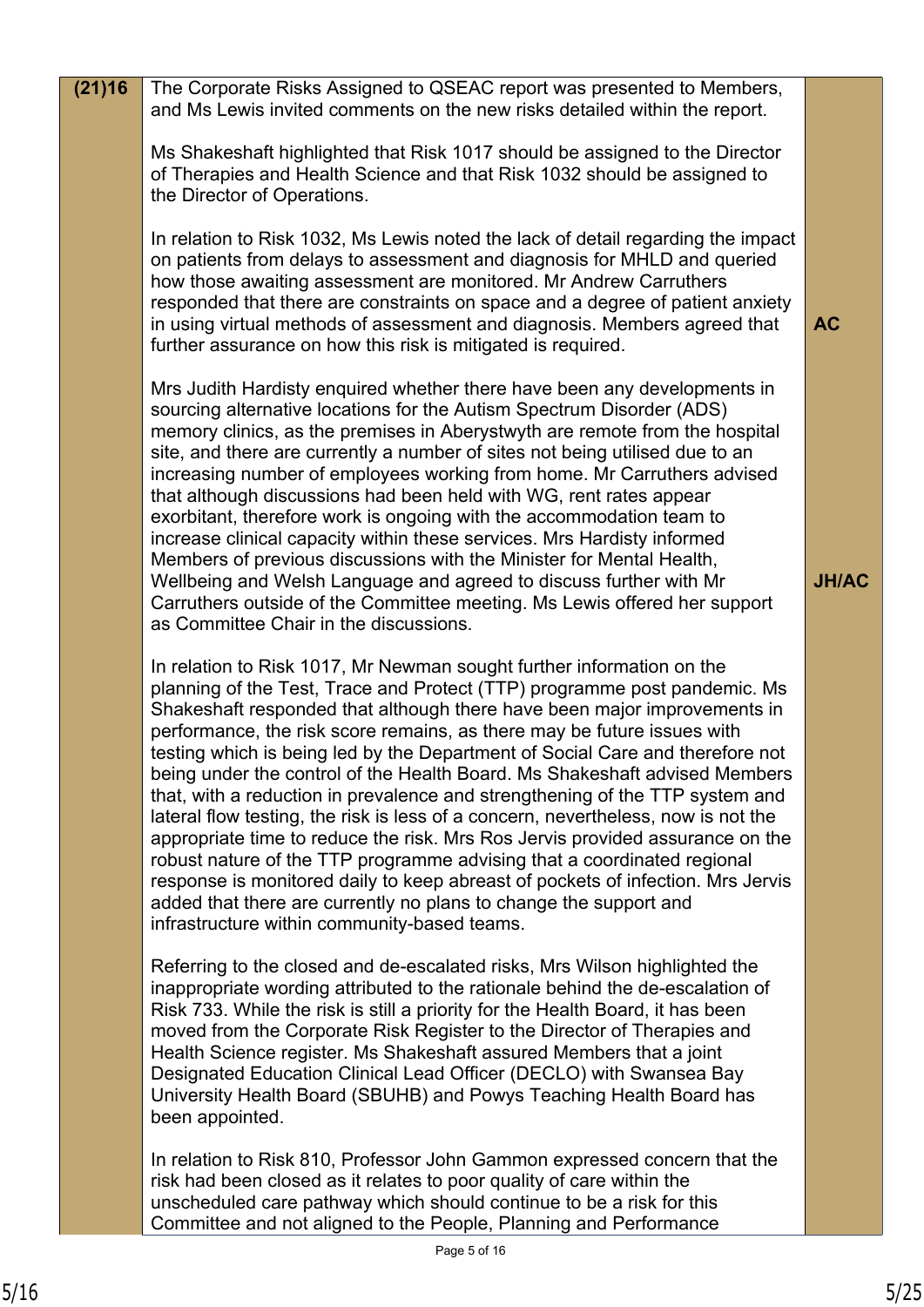|              | Assurance Committee (PPPAC). Whilst understanding Professor Gammon's<br>concern, Mr Carruthers advised that, although there is a quality of care risk, it<br>has been identified as a single risk rather than overlapping alignment to both<br>Committees. Professor Gammon sought clarity on whether PPPAC is<br>expected to consider the risk holistically, over and above what the Committee<br>is expected to review. Mrs Wilson responded that the risk can be re-<br>considered to determine to which Committee it should be aligned,<br>nevertheless, the risk needs to be considered as a whole to avoid it slipping<br>through any gaps. Mrs Mandy Rayani assured Members that where risks<br>overlap Committees which would be more appropriately aligned to QSEAC,<br>these can be referred to QSEAC as appropriate.                                                                                                                                                                                                                                                                                                                                                                                                                                                                                                                                                                                                                                                                                                                               |              |
|--------------|---------------------------------------------------------------------------------------------------------------------------------------------------------------------------------------------------------------------------------------------------------------------------------------------------------------------------------------------------------------------------------------------------------------------------------------------------------------------------------------------------------------------------------------------------------------------------------------------------------------------------------------------------------------------------------------------------------------------------------------------------------------------------------------------------------------------------------------------------------------------------------------------------------------------------------------------------------------------------------------------------------------------------------------------------------------------------------------------------------------------------------------------------------------------------------------------------------------------------------------------------------------------------------------------------------------------------------------------------------------------------------------------------------------------------------------------------------------------------------------------------------------------------------------------------------------|--------------|
|              | Referring to the risks where scores had been either increased or decreased,<br>Ms Lewis queried the deterioration of Risk 684 and the barriers that are<br>preventing progress on the replacement programme for radiology equipment.<br>Mr Carruthers responded that the increase in risk score reflects the number of<br>equipment items that have not been replaced. Mr Carruthers informed<br>Members that whilst bids have been submitted to WG, no confirmation of<br>funding has been forthcoming. The implementation of schemes such as the<br>MRI scanner at Withybush General Hospital (WGH) has encountered<br>challenges with contractors as a result of COVID-19 restrictions. Ms Lewis<br>enquired whether WG is aware that this risk is now RAG rated red due to<br>awaiting funding confirmation, and whether there is anything further that could<br>be undertaken to expedite the bid. Mr Carruthers responded that WG is aware<br>that the risk score has increased and assured Members that this would<br>continue to be flagged via the Capital process. Ms Lewis recommended that<br>the risk be escalated to Board via the Committee update report, including a<br>caveat of the measures taken with ongoing discussions with WG.<br>The Committee RECEIVED ASSURANCE that:<br>All identified controls are in place and working effectively.<br>$\bullet$<br>All planned actions will be implemented within stated timescales and<br>$\bullet$<br>will reduce the risk further and/or mitigate the impact, if the risk<br>materialises. | <b>AL/MR</b> |
|              | The Committee NOTED that further assurance is required for Risk 1032 on<br>how this risk is mitigated.                                                                                                                                                                                                                                                                                                                                                                                                                                                                                                                                                                                                                                                                                                                                                                                                                                                                                                                                                                                                                                                                                                                                                                                                                                                                                                                                                                                                                                                        |              |
|              | The Committee <b>SUPPORTED</b> the escalation of Risk 684 to Board via the<br>Committee Update Report.                                                                                                                                                                                                                                                                                                                                                                                                                                                                                                                                                                                                                                                                                                                                                                                                                                                                                                                                                                                                                                                                                                                                                                                                                                                                                                                                                                                                                                                        |              |
| <b>QSEAC</b> | <b>RISK 633 CANCER PATHWAY</b>                                                                                                                                                                                                                                                                                                                                                                                                                                                                                                                                                                                                                                                                                                                                                                                                                                                                                                                                                                                                                                                                                                                                                                                                                                                                                                                                                                                                                                                                                                                                |              |
| (21)17       | Ms Lewis requested that Ms Lisa Humphrey focus on providing Members<br>with an update on the improvement actions that have been implemented to<br>mitigate the risk of the impact of COVID-19 on meeting the 75% Single<br>Cancer Pathway (SCP) target by March 2022.                                                                                                                                                                                                                                                                                                                                                                                                                                                                                                                                                                                                                                                                                                                                                                                                                                                                                                                                                                                                                                                                                                                                                                                                                                                                                         |              |
|              | Ms Humphrey advised Members that increasing surgical capacity during the<br>recovery phase had been successful at the start of the pandemic. This was<br>as a result of capacity secured at Werndale Hospital, implementation of a<br>green pathway at Prince Philip Hospital (PPH), capacity at Bronglais General<br>Hospital (BGH) and WGH, and collaboration with tertiary services.                                                                                                                                                                                                                                                                                                                                                                                                                                                                                                                                                                                                                                                                                                                                                                                                                                                                                                                                                                                                                                                                                                                                                                       |              |
|              | Ms Humphrey informed Members that there had been no surgical backlog up<br>until mid-December 2020. However, on 21 <sup>st</sup> December 2020, a decision had                                                                                                                                                                                                                                                                                                                                                                                                                                                                                                                                                                                                                                                                                                                                                                                                                                                                                                                                                                                                                                                                                                                                                                                                                                                                                                                                                                                                |              |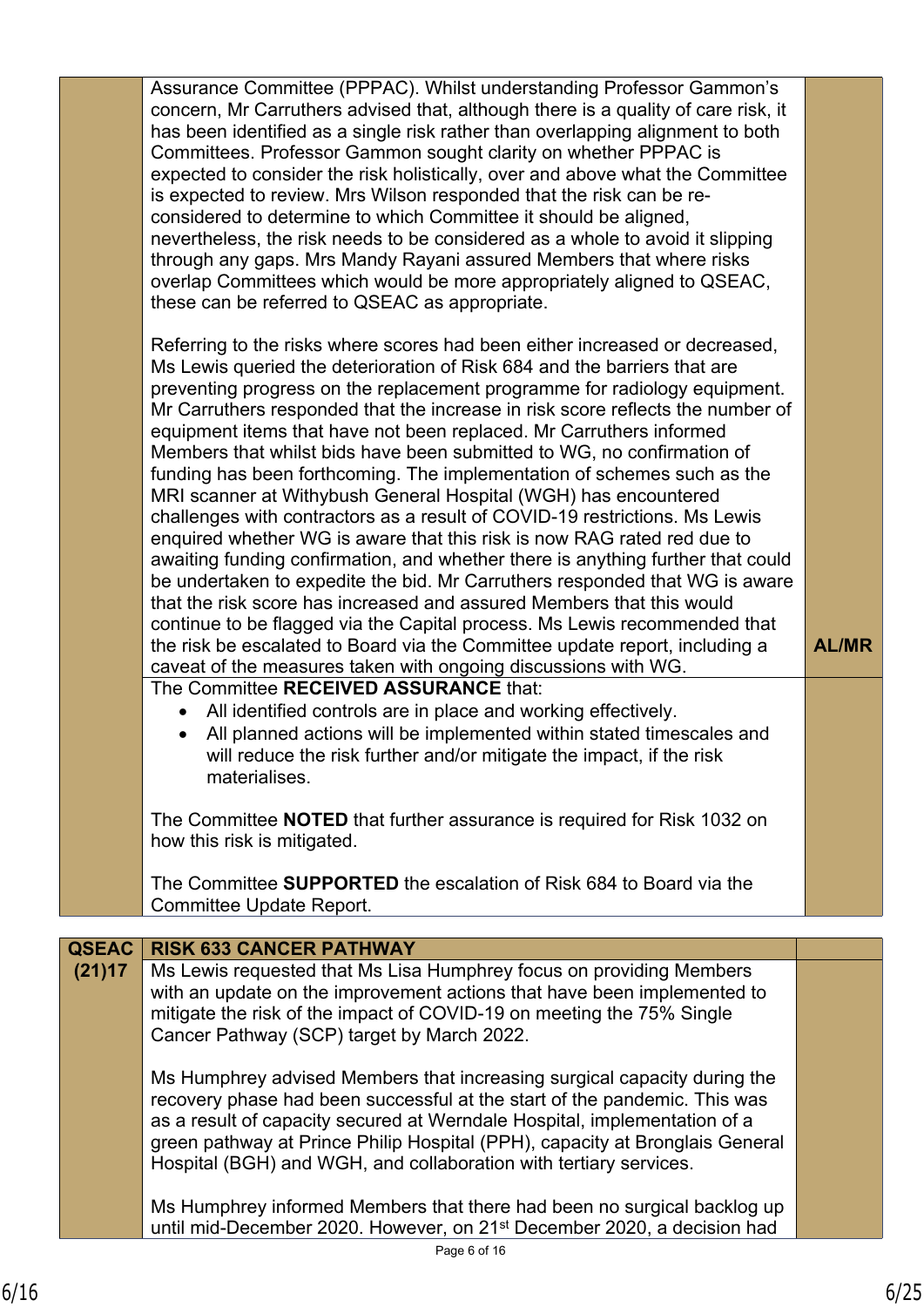been taken to pause all elective cancer surgery, except for life-saving surgery for 4 weeks due to the impact of COVID-19 on staffing. Ms Humphrey assured Members that operational and clinical teams prioritised patients due for surgery to ensure that the highest priority patients would be treated first when surgery recommenced. Surgery commenced in Werndale Hospital on 18th January 2021. The Head and Neck pathway commenced in Glangwili General Hospital (GGH) and Breast and Gynaecology surgery commenced in BGH. Ms Humphrey informed Members that the green pathway has been re-established in PPH, and Breast and Gynaecology surgery has returned to PPH this week.

Ms Humphrey informed Members of plans to establish a Post Anaesthetic Care Unit (PACU) at PPH by  $8<sup>th</sup>$  March 2021 to provide intermediate care, with a view to establishing a similar model in WGH and GGH for ENT and Ophthalmic patients.

## *Mr Ian Bebb and Mr John Evans joined the Committee meeting*

In relation to tertiary cancer pathway waits, Ms Humphrey advised Members that the Health Board is liaising with SBUHB on a recovery plan in terms of capacity.

Members noted that capacity in diagnostic pathways has been reduced as a result of the impact of COVID-19 on response times, however, patients on suspected urgent pathways are now being seen within 2 weeks (previously this would have been within 7 days). Ms Humphrey informed Members that the biggest impact of COVID-19 has been on the Endoscopy pathway due to the aerosol generating nature of the treatment. Prior to the second outbreak of COVID-19, capacity had been at 50% overall. In December 2020, this reduced to 26% capacity as a result of one site being closed, other sites having to pick up additional referrals and staff being deployed. Ms Humphrey informed Members that the use of FIT10 (Faecal Immunochemical Test) screening in the management of endoscopy patients, by providing home testing kits to patients, has resulted in 33% of patients being discharged. Ms Humphrey further assured Members that the clinical team has worked hard to validate clinical lists, resulting in HDdUHB being the only Health Board in Wales to demonstrate a reduction in waiting lists. The success of FIT testing is currently being audited nationally. Mrs Hardisty enquired whether FIT testing would continue should the evaluation is positive. Ms Humphrey confirmed that it would continue and is expected to be introduced within primary care.

Ms Humphrey informed Members of proposals for a national framework for cancer harm reviews within NHS Wales, which considers the management of risks arising from, or associated with, long waits on a cancer pathway, with all patients receiving a clinical review.

In conclusion, Ms Lewis noted the impact of COVID-19 on the SCP and took assurance from the mitigating actions. Ms Lewis acknowledged the risk of the reintroduction of routine care on the ability to meet the 75% SCP target by March 2022. Mr Keith Jones highlighted that as we emerge from the pandemic, there will be a need to prioritise diagnostic capacity for those patients in urgent need, whilst considering the extent to which additional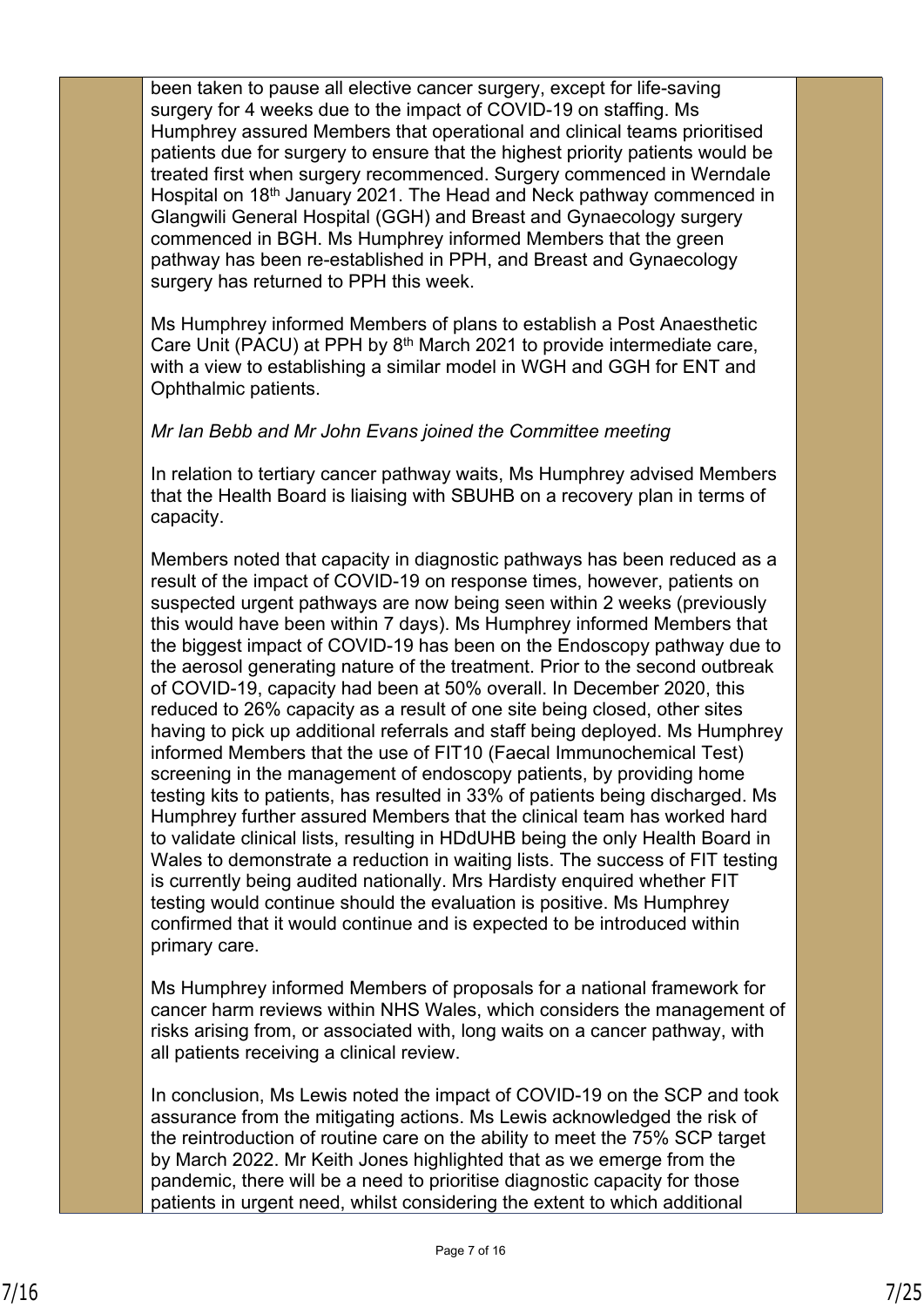|                        | restrictions may apply longer term. Members agreed that Risk 633 be<br>brought back to the Committee when ready for further discussio                                                                                                                                                                                                                                                                                                                                |  |
|------------------------|----------------------------------------------------------------------------------------------------------------------------------------------------------------------------------------------------------------------------------------------------------------------------------------------------------------------------------------------------------------------------------------------------------------------------------------------------------------------|--|
|                        | Mrs Rayani thanked the team involved for their hard work in recovering the<br>SCP position and implementing mechanisms to improve confidence around<br>the risks.                                                                                                                                                                                                                                                                                                    |  |
|                        | The Committee NOTED the Risk 633 - Cancer Pathway Update report and<br><b>RECEIVED ASSURANCE</b> that mitigating actions are in place, with a view to<br>revisiting progress at a future Committee meeting.                                                                                                                                                                                                                                                          |  |
| <b>QSEAC</b><br>(21)18 | THE IMPACT ON RESEARCH ACTIVITY OF REDIRECTION OF STAFF<br><b>RESOURCE, ETC TO THE OPERATIONAL PANDEMIC RESPONSE</b>                                                                                                                                                                                                                                                                                                                                                 |  |
|                        | Dr Philip Kloer provided a verbal update on the impact on research activity of<br>the redirection of staff to the operational pandemic response, informing<br>Members of the instruction and expectation from UK and Welsh Government<br>to prioritise COVID-19 research trials, which have been so important in<br>supporting the response to the pandemic                                                                                                          |  |
|                        | Dr Kloer further informed Members that research teams within HDdUHB have<br>been affected by COVID-19 related absences, with a 40-50% reduction in staff<br>capacity, therefore making it difficult to maintain performance levels, which are<br>monitored on a weekly basis.                                                                                                                                                                                        |  |
|                        | The Committee <b>NOTED</b> the update and conveyed their thanks to research<br>colleagues for their hard work.                                                                                                                                                                                                                                                                                                                                                       |  |
|                        |                                                                                                                                                                                                                                                                                                                                                                                                                                                                      |  |
|                        |                                                                                                                                                                                                                                                                                                                                                                                                                                                                      |  |
| <b>QSEAC</b><br>(21)19 | <b>WALES AMBULANCE NHS TRUST: INCIDENTS AND IMPACTS</b><br>Ms Claire Roche and Mr Darryl Collins presented the Wales Ambulance NHS<br>Trust (WAST): Incidents and Impacts slide set, which focused upon patient<br>safety and experience, particularly during the month of December 2020.<br>Referring Members' attention to slide 3, Mr Collins highlighted the<br>collaborative work ongoing on a monthly basis around incident profiles and<br>patterns of harm.  |  |
|                        | Members noted that in December 2020, 2000 patients had been brought into<br>hospital by WAST ambulances with half handed over within 15 minutes;<br>however, 417 patients waited 1-10 hours for handover. Mr Collins advised<br>Members that delays in handover impact upon the ability to respond to<br>patients waiting in the community. Data in the slide set identified that 157<br>patients awaited a primary response in the community of between 6-20 hours. |  |
|                        | Mrs Hardisty enquired where the responsibility lies for those patients who are<br>delayed in the hospital. Ms Roche responded that the issue of responsibility is<br>systemic across Wales and that in governance terms, clarity is required.                                                                                                                                                                                                                        |  |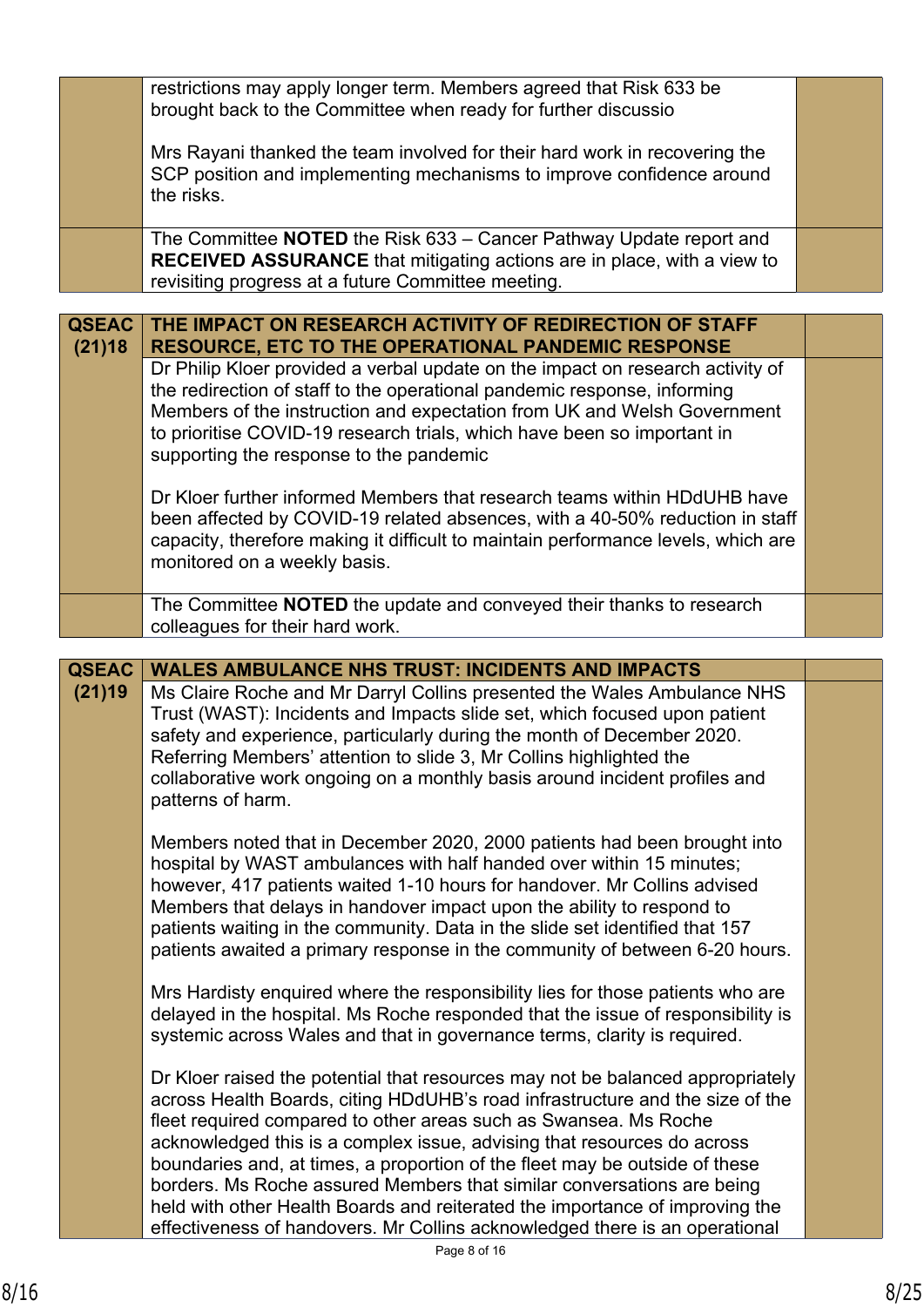|              | flow across boundaries, which operates within the constraints of the<br>red/amber/green categories and that flexibility to work in this manner is<br>imperative to respond to those patients in the greatest need.                                                                                                                                                                                                                                                                                                                                                                                                                                                                                                                                                                                                          |  |
|--------------|-----------------------------------------------------------------------------------------------------------------------------------------------------------------------------------------------------------------------------------------------------------------------------------------------------------------------------------------------------------------------------------------------------------------------------------------------------------------------------------------------------------------------------------------------------------------------------------------------------------------------------------------------------------------------------------------------------------------------------------------------------------------------------------------------------------------------------|--|
|              | Mrs Raynsford enquired whether a trend of increased delays is more visible in<br>rural and semi-rural areas, and whether suitable vehicles for the associated<br>terrain is available. Recognising that not one size fits all, Ms Roche advised<br>that the Director of Operations, WAST, is commencing work on a rural model<br>of care to consider alternative ways of working to better fit community needs.                                                                                                                                                                                                                                                                                                                                                                                                             |  |
|              | In conclusion, Ms Lewis thanked Ms Roche and Mr Collins for their<br>presentation and invited them to return later in the year to provide an update<br>on how initiatives are progressing.                                                                                                                                                                                                                                                                                                                                                                                                                                                                                                                                                                                                                                  |  |
|              | Ms Claire Roche and Mr Darryl Collins left the Committee meeting<br>The Committee NOTED the content of the Wales Ambulance NHS Trust<br>presentation.                                                                                                                                                                                                                                                                                                                                                                                                                                                                                                                                                                                                                                                                       |  |
|              |                                                                                                                                                                                                                                                                                                                                                                                                                                                                                                                                                                                                                                                                                                                                                                                                                             |  |
| <b>QSEAC</b> | <b>QUALITY AND SAFETY ASSURANCE REPORT</b>                                                                                                                                                                                                                                                                                                                                                                                                                                                                                                                                                                                                                                                                                                                                                                                  |  |
| (21)20       | Members were invited to pose questions on incidents data contained within<br>the Quality and Safety Assurance Report.                                                                                                                                                                                                                                                                                                                                                                                                                                                                                                                                                                                                                                                                                                       |  |
|              | Ms Lewis queried the high volume of under 18 admissions to mental health<br>wards and Mrs Rayani informed Members that this had been discussed with<br>mental health colleagues at a formal Quality Panel meeting held the previous<br>week, where confirmation had been received that all cases had been reviewed<br>and that each admission was in the best interest of the individual.                                                                                                                                                                                                                                                                                                                                                                                                                                   |  |
|              | In relation to pressure ulcers, Ms Lewis queried the significant number of<br>incident reporting without capturing whether these had been avoidable or<br>unavoidable. Mrs Cathie Steele confirmed that there are plans to standardise<br>the scrutiny process. Mrs Rayani added that, although there has been an<br>increase in the number of incidents reported, there has not been an increase<br>in the level of harm incurred.                                                                                                                                                                                                                                                                                                                                                                                         |  |
|              | In relation to access to specialist beds being severely compromised due to<br>COVID-19 restrictions at facilities, and patients occupying beds in areas that<br>they would not usually occupy, Mrs Steele responded that reduced specialist<br>beds and the closure of a unit have all impacted, however, occupants have<br>stayed the minimum amount of time before a community package of care or<br>more appropriate bed has become available. Mrs Hardisty highlighted the<br>importance of consideration of any escalation.                                                                                                                                                                                                                                                                                            |  |
|              | Mr Newman enquired whether the proportion of Putting Things Right cases is<br>the same as previously or increasing. Mrs Louise O'Connor confirmed that<br>numbers are currently the same, however would be closely monitored over the<br>next few months given the several COVID-19 related complaints for<br>investigation recently. Mrs Rayani agreed to liaise with Mrs Wilson regarding<br>an all Wales response to the likelihood of litigation as a consequence of<br>COVID-19, informing Members that 3 complaints had been received the<br>previous week relating to COVID-19 transmission. Mrs O'Connor assured<br>Members that this would be closely monitored. Mrs Steele advised that the<br>team is using the all Wales toolkit in the review of complaints and adopting the<br>issuance of a single response. |  |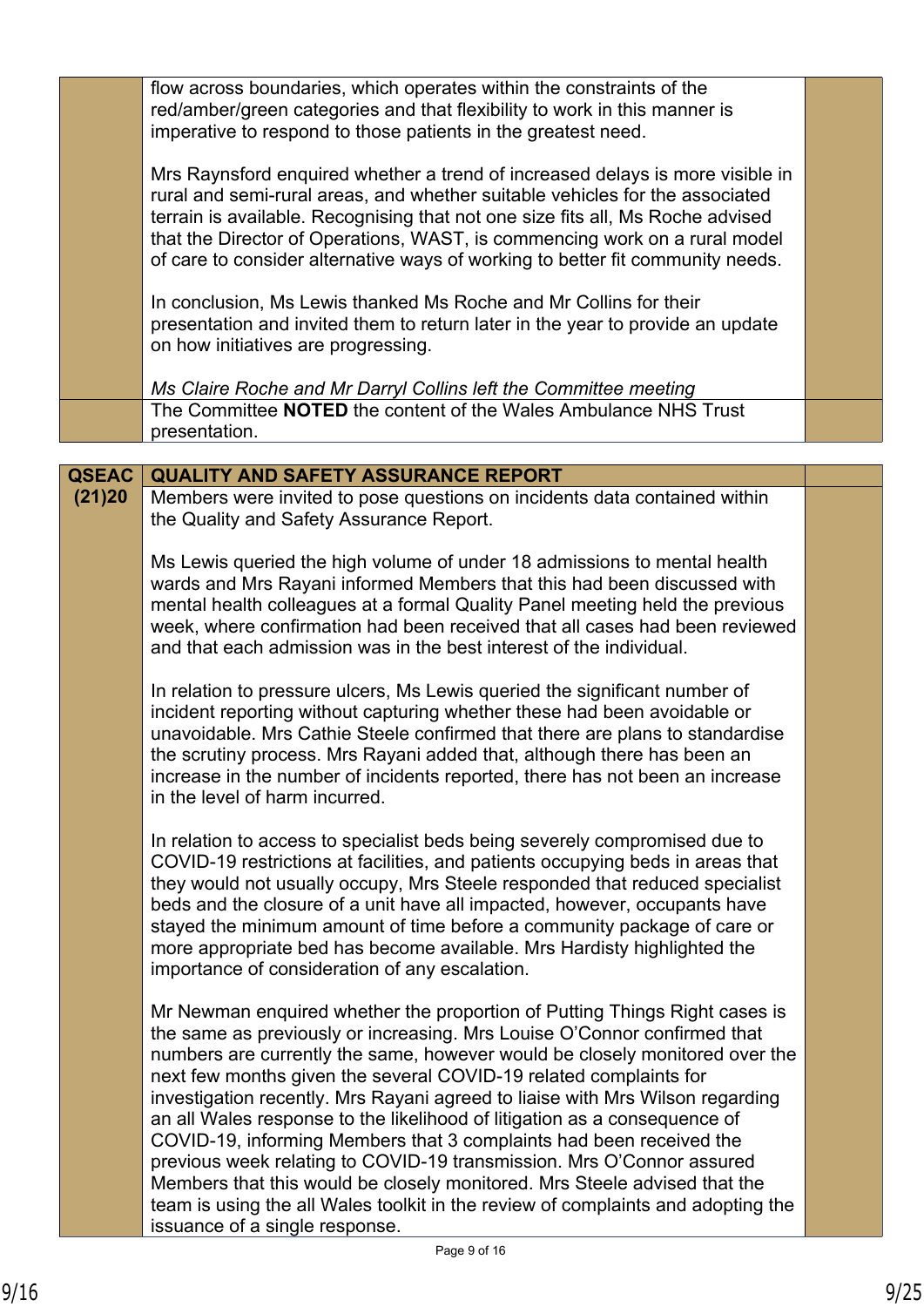|              | Ms Lewis acknowledged Mrs Wilson's assurance that this would be further<br>discussed at the Board Seminar in April 2021.                                                                                                                                                                                                                                                                                                                                                                                                                                                                                                                                                                         |    |
|--------------|--------------------------------------------------------------------------------------------------------------------------------------------------------------------------------------------------------------------------------------------------------------------------------------------------------------------------------------------------------------------------------------------------------------------------------------------------------------------------------------------------------------------------------------------------------------------------------------------------------------------------------------------------------------------------------------------------|----|
|              | The Committee NOTED the content of the Quality and Safety Assurance<br>Report and RECEIVED ASSURANCE that processes are in place to review<br>and monitor patient experience highlighted through incident reporting,<br>complaints and feedback mechanisms.                                                                                                                                                                                                                                                                                                                                                                                                                                      |    |
| <b>QSEAC</b> | <b>ACCESSING EMERGENCY SPECIALIST SPINAL SERVICES</b>                                                                                                                                                                                                                                                                                                                                                                                                                                                                                                                                                                                                                                            |    |
| (21)21       | Ms Claire Hathaway provided an overview of the Accessing Emergency<br>Specialist Spinal Services slide set, highlighting the improvement in access to<br>spinal services since the implementation of pathways in September 2020.                                                                                                                                                                                                                                                                                                                                                                                                                                                                 |    |
|              | Members noted that risks of delay in receiving timely treatment and<br>management advice on spinal patients from tertiary centres had resulted in<br>the establishment of a network of working groups by SBUHB and CVUHB to<br>develop a number of pathways to improve access. Ms Hathaway assured<br>Members that HDdUHB is well represented on these groups, with the general<br>consensus being that the situation has improved greatly.                                                                                                                                                                                                                                                      |    |
|              | Mrs Hardisty sought clarity on the position for children and young people<br>where the provider is CVUHB. Ms Hathaway confirmed that whilst the current<br>focus is on adult pathways, paediatric pathways would be reviewed at a later<br>date.                                                                                                                                                                                                                                                                                                                                                                                                                                                 |    |
|              | Mr Newman queried to what extent patient outcomes are being reviewed and<br>how those outcomes may have changed. Ms Hathaway responded that the<br>new pathways are not yet implemented, nevertheless, patient feedback would<br>be reviewed in September 2021. Mr Newman suggested it would be helpful to<br>capture feedback once pathways are implemented locally. Mrs Rayani<br>informed Members that a new patient experience survey, with improved<br>survey and recording functionality, is due to be implemented from 1 <sup>st</sup> April<br>2021 and Mrs O'Connor assured Members that the survey would be modified<br>accordingly and distributed appropriately to capture outcomes. |    |
|              | Ms Hathaway provided assurance that a 120 day follow up via phone call for<br>feedback would be implemented to review how well the pathway and system<br>is working.                                                                                                                                                                                                                                                                                                                                                                                                                                                                                                                             |    |
|              | In conclusion, Ms Lewis noted that assurance has been received from the<br>developments and that an update would be provided at a future Committee<br>meeting, once available.                                                                                                                                                                                                                                                                                                                                                                                                                                                                                                                   | CH |
|              | The Committee <b>NOTED</b> the content of the Accessing Emergency Specialist<br>Spinal Services report and RECEIVED ASSURANCE from the developments<br>to improve patient access to emergency spinal services.                                                                                                                                                                                                                                                                                                                                                                                                                                                                                   |    |
| <b>QSEAC</b> | <b>HEALTH AND CARE STANDARDS FUNDAMENTALS OF CARE AUDIT</b>                                                                                                                                                                                                                                                                                                                                                                                                                                                                                                                                                                                                                                      |    |
| (21)22       | 2019                                                                                                                                                                                                                                                                                                                                                                                                                                                                                                                                                                                                                                                                                             |    |
|              | Mrs Rayani provided an update on the progress of the implementation of<br>improvements identified from the Health and Care Standards Fundamental of<br>Care (FoC) annual audit findings from May 2020. Mrs Rayani informed<br>Members that progress against these work streams had been delayed due to<br>the diversion of resources to the COVID-19 response.                                                                                                                                                                                                                                                                                                                                   |    |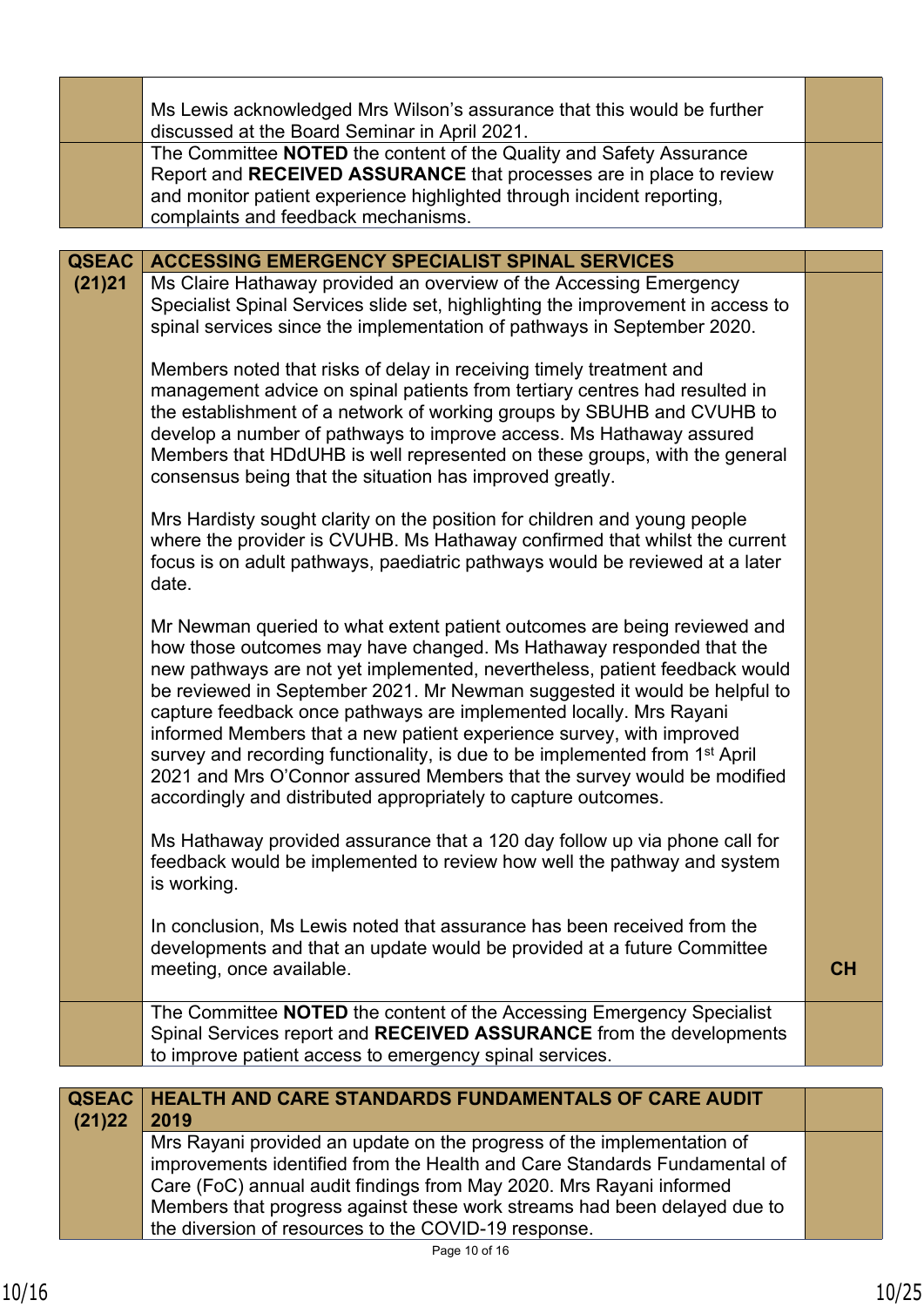|              | Mrs Rayani informed Members that the Rest and Sleep workstream had been<br>prioritised in the first cohort of the Enabling Quality Improvement in Practice<br>(EQuIP) programme. Ironically, improvements relating to this workstream<br>have been implemented to some extent with the use of sleep masks within<br>field hospitals. Despite the pandemic, Medicines Management improvement<br>workshops had been held during October and November 2020, resulting in an<br>increased awareness around medicines management activity. Mrs Rayani<br>informed Members that work on the second cohort of the EQuIP programme<br>via mini collaboratives would take place during March/April 2021.                                                                                                                                                                                                                                                                                              |  |
|--------------|----------------------------------------------------------------------------------------------------------------------------------------------------------------------------------------------------------------------------------------------------------------------------------------------------------------------------------------------------------------------------------------------------------------------------------------------------------------------------------------------------------------------------------------------------------------------------------------------------------------------------------------------------------------------------------------------------------------------------------------------------------------------------------------------------------------------------------------------------------------------------------------------------------------------------------------------------------------------------------------------|--|
|              | In relation to capturing staff feedback, Mrs Rayani advised that the Senior<br>Nursing Management Team in March 2021 would be discussing the most<br>effective and least disruptive methodology to ensure that staff continue to be<br>at the forefront of all the Health Board does.                                                                                                                                                                                                                                                                                                                                                                                                                                                                                                                                                                                                                                                                                                        |  |
|              | Whilst acknowledging the positive compliance by staff and patients, Professor<br>Gammon noted that similar themes arise each year. In terms of Medicines<br>Management workstreams, Professor Gammon enquired whether challenges,<br>such as the quality of documentation and storage, could be managed<br>differently. Mrs Rayani responded that the purpose of the workshops is to<br>address these issues and consider how they can be improved upon<br>differently, adding she was cautiously optimistic that this would result in<br>improvements. Mrs Rayani informed Members on the development of mini<br>collaboratives, forming part of the Quality Improvement approach, as an<br>alternative to a top down approach, to facilitate those directly delivering<br>services to determine how best to tackle such issues.<br>Mrs Rayani concluded that an update would be available in August 2021<br>regarding the change in approach via mini collaboratives to resolve persistent |  |
|              | challenges.                                                                                                                                                                                                                                                                                                                                                                                                                                                                                                                                                                                                                                                                                                                                                                                                                                                                                                                                                                                  |  |
|              | The Committee NOTED the update on the Health and Care Standards<br>Fundamentals of Care Audit 2019 and RECOGNISED the delays in some of<br>the work streams due to the diversion of essential resource to the COVID-19<br>effort.                                                                                                                                                                                                                                                                                                                                                                                                                                                                                                                                                                                                                                                                                                                                                            |  |
| <b>QSEAC</b> | <b>CLINICAL AUDIT OUTCOMES UPDATE</b>                                                                                                                                                                                                                                                                                                                                                                                                                                                                                                                                                                                                                                                                                                                                                                                                                                                                                                                                                        |  |
| (21)23       | Mr Ian Bebb presented the Clinical Audit Outcomes Update report, providing a<br>current sample of the outcomes from participation with the National Clinical<br>Audit and Outcome Review Programme (NCAORP), including the National<br>Diabetes Foot Care Audit, National Audit of Care at the End of Life (NACEL),<br>National Paediatric Diabetes Audit (NPDA), National Asthma & Chronic<br>Obstructive Pulmonary Disease Audit Programme (NACAP), and the National<br>Hip Fracture Database (NHFD).                                                                                                                                                                                                                                                                                                                                                                                                                                                                                      |  |
|              | Mr Bebb suggested to Members that the summary of audits demonstrates the<br>positive amount of audit activity, despite the mandatory audit programme<br>being suspended by WG to allow Health Boards to allocate resources to the<br>pandemic response. In relation to the NHFD, Mr Bebb highlighted that<br>HDdUHB hospital sites have achieved 100% in a number of standards, with<br>BGH achieving 5 <sup>th</sup> best in the UK in several categories for patients admitted to<br>hospital with hip and femoral fractures. Mr Bebb assured Members that areas                                                                                                                                                                                                                                                                                                                                                                                                                           |  |

٦

г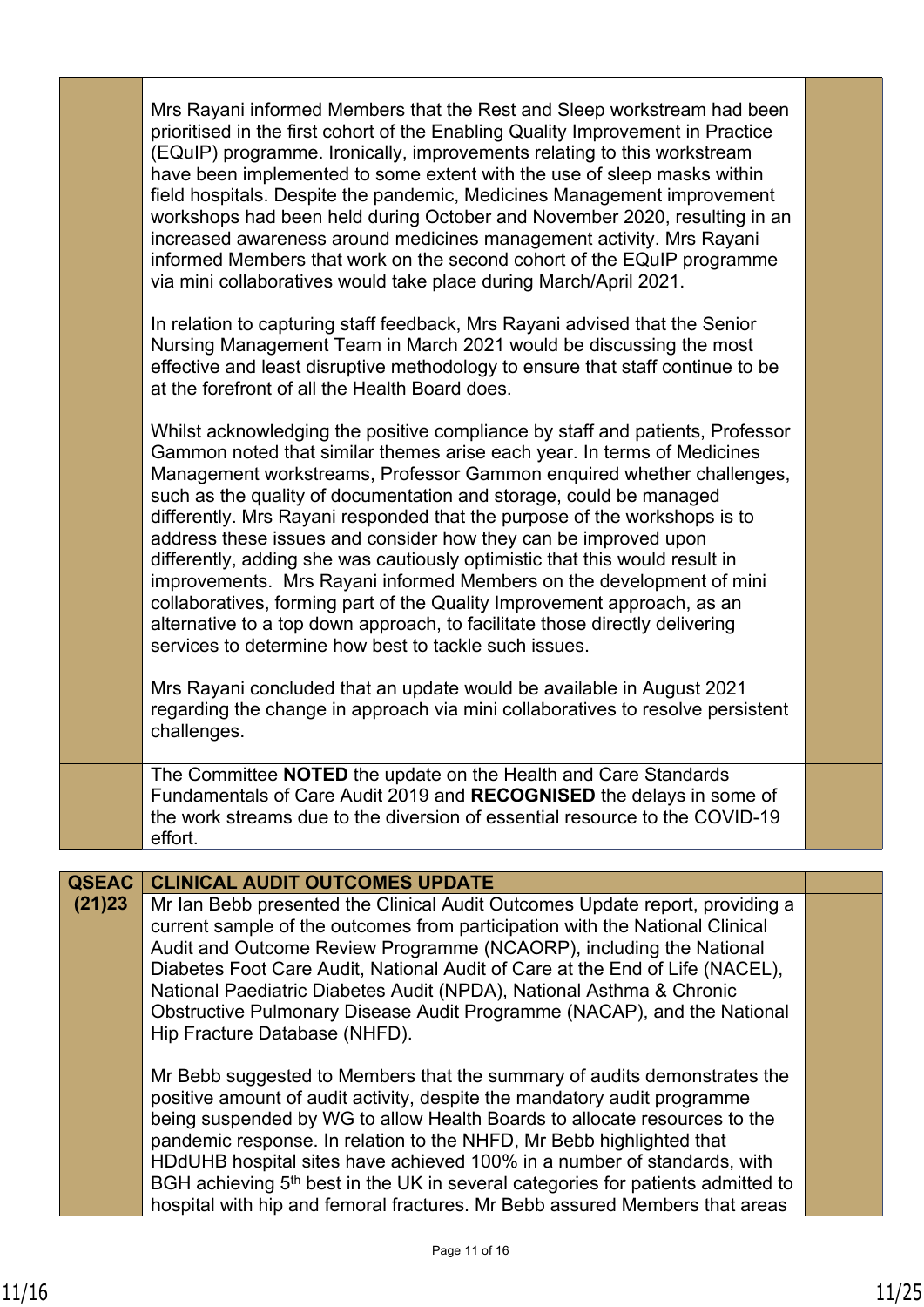|              | with low compliance with NHFD key performance indicators continue to be<br>monitored.                                                                                                                                                                                                                                                                                                                                                                                                                                                                                                                                                                                                                                                                                                                                                                                                                                                                                                                  |           |
|--------------|--------------------------------------------------------------------------------------------------------------------------------------------------------------------------------------------------------------------------------------------------------------------------------------------------------------------------------------------------------------------------------------------------------------------------------------------------------------------------------------------------------------------------------------------------------------------------------------------------------------------------------------------------------------------------------------------------------------------------------------------------------------------------------------------------------------------------------------------------------------------------------------------------------------------------------------------------------------------------------------------------------|-----------|
|              | Mrs Rayani commended the work being undertaken by the Health Board's<br>audit team, despite current pressures and staff deployment. Ms Lewis added<br>that the narrative around current audit activity is much stronger than<br>previously and recognised, on behalf of the Committee, the excellent NHFD<br>outcomes at BGH.                                                                                                                                                                                                                                                                                                                                                                                                                                                                                                                                                                                                                                                                          |           |
|              | In relation to issues identified, Mr Newman queried how improvement is<br>monitored. Mr Bebb responded that an assurance report is submitted to WG<br>and national clinical policy leads. Mr Bebb assured Members that, internally,<br>audit trackers are used to monitor improvement. Mrs Rayani assured<br>Members that audit is a standard item on the new directorate level quality<br>agenda template to support monitoring and improvement in progress<br>achieved.                                                                                                                                                                                                                                                                                                                                                                                                                                                                                                                              |           |
|              | In relation to NACAP, Mrs Hardisty enquired whether the outcome of the audit<br>had been incorporated into the change in the pathway as a primary care<br>cluster project. Ms Paterson responded that this will be considered as cluster<br>plans are progressed and assured Members that feedback from national<br>audits are discussed with cluster leads.                                                                                                                                                                                                                                                                                                                                                                                                                                                                                                                                                                                                                                           |           |
|              | The Committee NOTED the content of the report and RECEIVED<br><b>ASSURANCE</b> from the benchmarking of current practice with best practice<br>across Wales and the ongoing improvement work undertaken. The Committee<br><b>RECOGNISED</b> the excellent work attributing to Bronglais General Hospital<br>achieving 5 <sup>th</sup> best in the UK for its National Hip Fracture Database audit<br>outcomes.                                                                                                                                                                                                                                                                                                                                                                                                                                                                                                                                                                                         |           |
| <b>QSEAC</b> | <b>MORTALITY REVIEW OF THE IMPACT ON PATIENTS WAITING FOR A</b>                                                                                                                                                                                                                                                                                                                                                                                                                                                                                                                                                                                                                                                                                                                                                                                                                                                                                                                                        |           |
| (21)24       | PROCEDURE DURING THE COVID-19 PANDEMIC<br>Dr Kloer provided an overview of the Mortality Review of the Impact on<br>Patients Waiting for a Procedure During the COVID-19 Pandemic report, to<br>provide assurance to Members that mortality is subject to robust review and<br>that all mortality data continues to be benchmarked on an all Wales basis.<br>Dr Kloer advised Members that the findings in the report provides a mortality-<br>based review of the impact of COVID-19 on patients waiting at home for<br>treatment. It does not provide any wider findings on the outcomes or<br>experience of patients during the period of the COVID-19 pandemic, as it may<br>be too early to draw any conclusions. Dr Kloer informed Members that the<br>findings within the report need to form part of a triangulated assessment of the<br>impact upon patients during the COVID-19 period and a review of all COVID-<br>19 deaths, adding that there are currently 197 patients to be reviewed. |           |
|              |                                                                                                                                                                                                                                                                                                                                                                                                                                                                                                                                                                                                                                                                                                                                                                                                                                                                                                                                                                                                        |           |
|              | Ms Paterson enquired whether the review of all deaths would include care<br>homes. Dr Kloer responded that care homes are currently not included, with<br>the review covering inpatients only. Ms Paterson emphasised the importance<br>of including care home deaths and Dr Kloer agreed to consider the review of<br>care home deaths in the analysis for future reporting.                                                                                                                                                                                                                                                                                                                                                                                                                                                                                                                                                                                                                          | <b>PK</b> |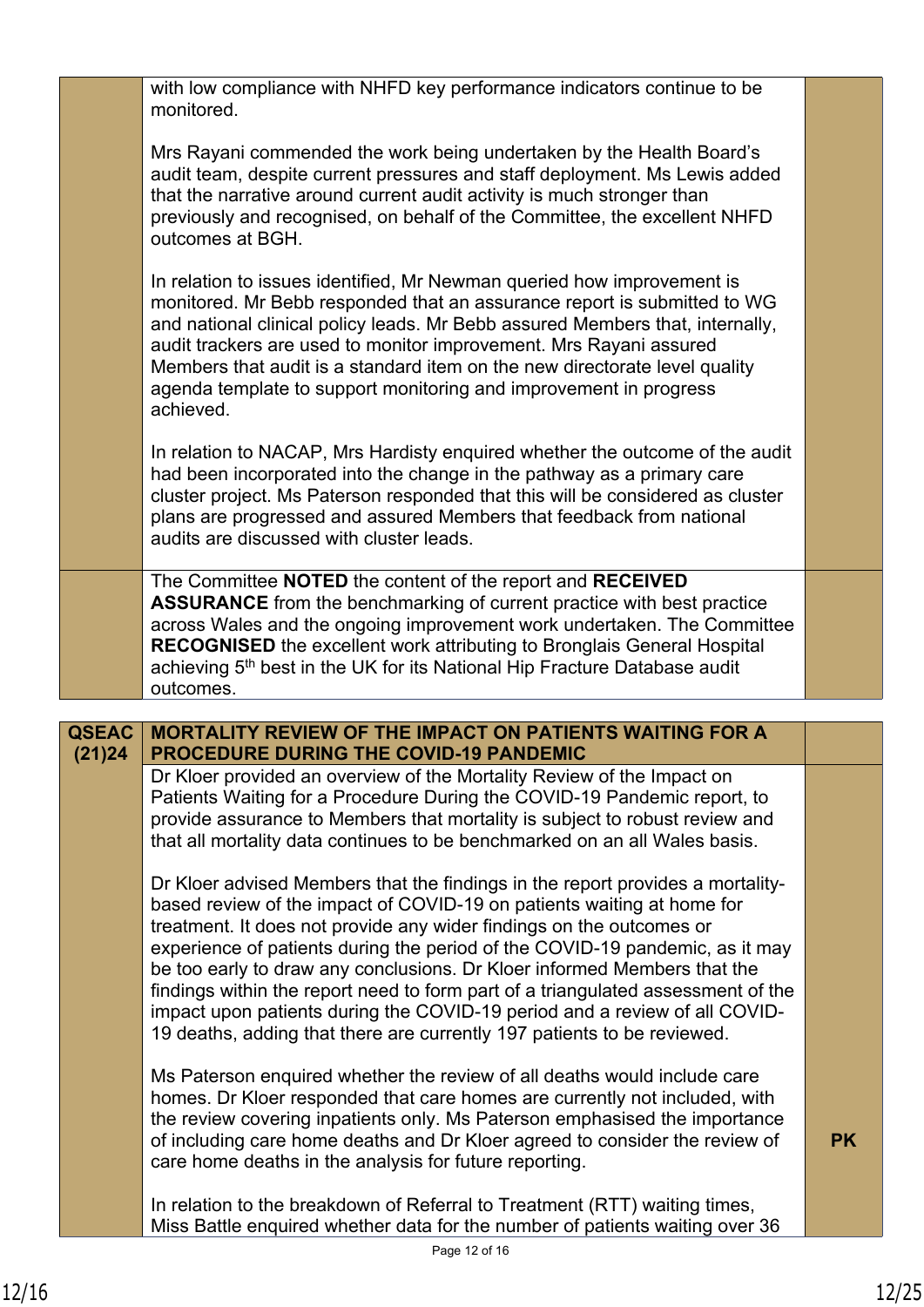| Mrs Rayani recognised the importance of managing people's expectations                                                                                                                                                                                                                                                                                                                                          |              |
|-----------------------------------------------------------------------------------------------------------------------------------------------------------------------------------------------------------------------------------------------------------------------------------------------------------------------------------------------------------------------------------------------------------------|--------------|
| surrounding mortality, acknowledging that it may be too early for conclusions<br>to be drawn.                                                                                                                                                                                                                                                                                                                   |              |
| On behalf of the Committee, Ms Lewis received assurance from the report of<br>the diligent work ongoing and that mortality rates will continue to be<br>scrutinised and analysed.                                                                                                                                                                                                                               |              |
| The Committee NOTED the content of the Mortality Review of the Impact on<br>Patients Waiting for a Procedure During the COVID-19 Pandemic report and<br>RECEIVED ASSURANCE that mortality is subject to robust review and that all<br>mortality data continues to be benchmarked on an all Wales basis.                                                                                                         |              |
| <b>QSEAC</b><br>SUSTAINABILITY PLAN FOR FAMILY LIAISON OFFICERS (FLO)                                                                                                                                                                                                                                                                                                                                           |              |
| Ms Lewis informed Members that the Sustainability Plan for Family Liaison<br>(21)25<br>Officers slide set is to be removed from today's agenda. Mrs Rayani assured<br>Members that benchmarking has been completed, however further discussion<br>with Executive Team is required on how to develop the role of FLOs and<br>support patients in a post COVID-19 world.                                          |              |
| Professor John Gammon left the Committee meeting                                                                                                                                                                                                                                                                                                                                                                |              |
| Miss Battle enquired whether the role of FLOs in the discharge process had<br>been considered, as they could potentially be a mechanism to expedite<br>arrangements. Mrs Rayani advised that discussions have taken place with<br>Delta and third sector organisations to review the various workstreams.                                                                                                       |              |
| Ms Lewis concluded that this is still work in progress and remains very much<br>within the focus of the Committee.                                                                                                                                                                                                                                                                                              |              |
| The Committee NOTED that further discussions on the sustainability plan for<br>Family Liaison Officers are ongoing and RECEIVED ASSURANCE that an<br>update would be brought to the Committee later in the year.                                                                                                                                                                                                |              |
| <b>QSEAC</b><br><b>PREVENT AND CONTEST UPDATE</b>                                                                                                                                                                                                                                                                                                                                                               |              |
| (21)26<br>Ms Lewis advised that, due to time constraints, the PREVENT and CONTEST<br>Update report had been deferred from today's agenda. Mrs Rayani<br>commented that she would review the governance oversight for Emergency<br>Planning and PREVENT with Mrs Wilson, to determine which Committee<br>would be most appropriate to receive a report.                                                          | <b>MR/JW</b> |
| <b>QSEAC</b><br><b>TRANSCUTANEOUS AORTIC VALVE INSERTION (TAVI) - PROGRESS</b><br>(21)27<br><b>REPORT UPDATE TO SWANSEA BAY UNIVERSITY HEALTH BOARD</b>                                                                                                                                                                                                                                                         |              |
| Dr Kloer provided an overview of the SBUHB update paper on progress on<br>transcutaneous aortic valve insertion (TAVI), focusing on the progress made<br>in treating patients on the waiting list, together with an update on the external<br>review of the service by the Royal College of Physicians (RCP). Performance<br>data provided further detail on complication rates and the impact of COVID-<br>19. |              |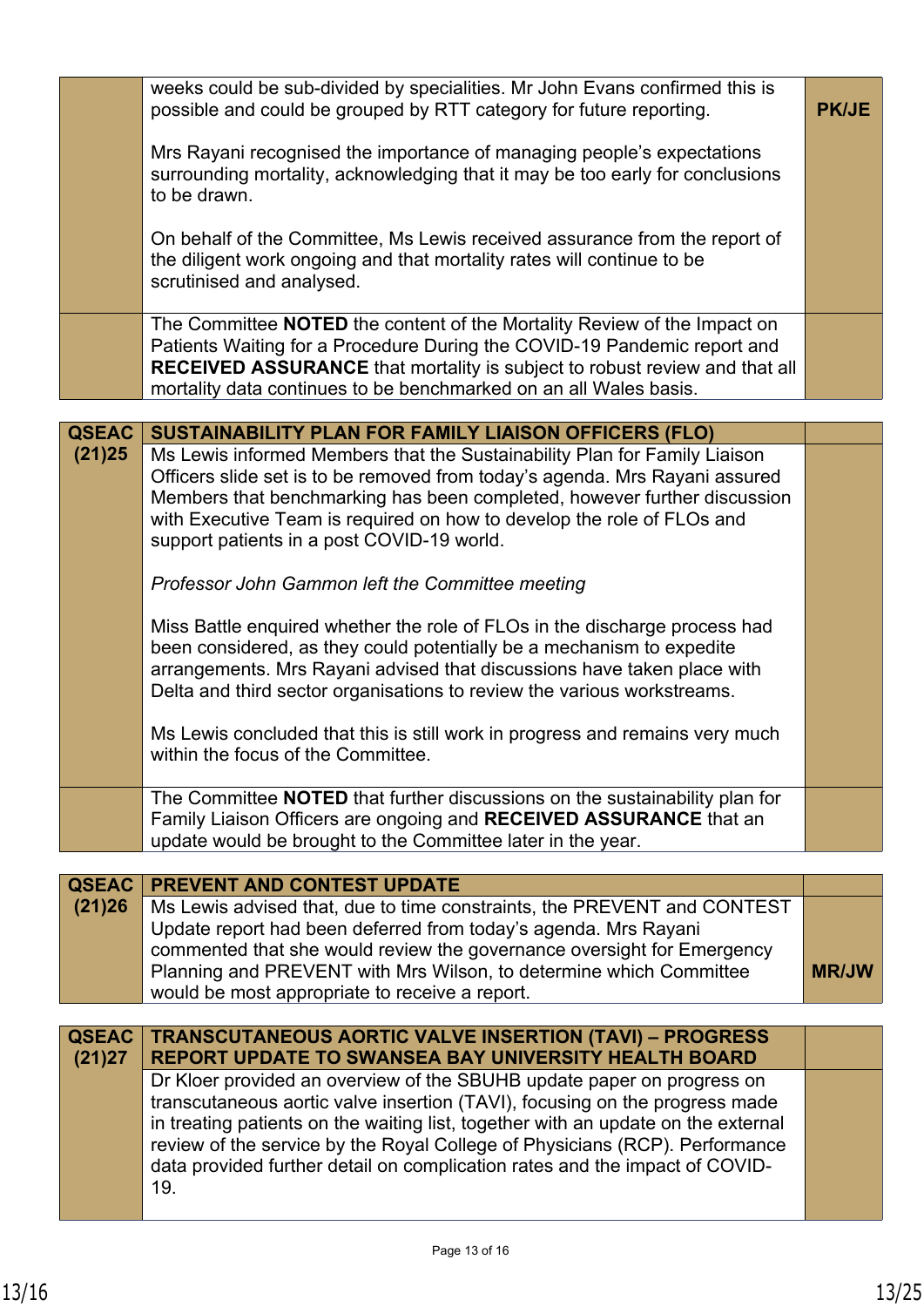| Dr Kloer informed Members that an action plan has been developed by<br>SBUHB in response to the 21 recommendations made in the initial review,<br>and nearly all actions have been completed. Dr Kloer also informed Members<br>that publication of a further review of case notes undertaken by the RCP is<br>awaited.                                                                                |            |
|--------------------------------------------------------------------------------------------------------------------------------------------------------------------------------------------------------------------------------------------------------------------------------------------------------------------------------------------------------------------------------------------------------|------------|
| Mrs Hardisty enquired whether there is any feedback from service users on<br>progress. Mrs O'Connor confirmed that no update has been received to date<br>and agreed to liaise with SBUHB in this regard.                                                                                                                                                                                              | <b>LOC</b> |
| Ms Lewis enquired what the Committee could expect from a future update. Dr<br>Kloer advised that SBUHB's report on the final RCP review should be<br>presented to the Committee for completeness. Members agreed that routine<br>reporting to the Committee would be useful to consider a review of the quality<br>and safety of patient care from within services provided by other Health<br>Boards. |            |
| The Committee <b>NOTED</b> the content of the Transcutaneous Aortic Valve<br>Insertion (TAVI) Progress Report Update to Swansea Bay University Health<br>Board and RECEIVED ASSURANCE that the quality and safety of patient<br>care from within services provided by other Health Boards would be routinely<br>reported to the Committee.                                                             |            |

| QSEAC   OPERATIONAL QUALITY, SAFETY AND EXPERIENCE SUB-COMMITTEE<br>$(21)28$ EXCEPTION REPORT |  |
|-----------------------------------------------------------------------------------------------|--|
| No report presented as the January 2021 meeting had been cancelled.                           |  |

|        | QSEAC   LISTENING & LEARNING SUB-COMMITTEE EXCEPTION REPORT                       |  |
|--------|-----------------------------------------------------------------------------------|--|
| (21)29 | The Exception Report from the Listening & Learning Sub-Committee (L&LSC)          |  |
|        | was presented, with no comments received from Members.                            |  |
|        |                                                                                   |  |
|        | The Committee <b>NOTED</b> the content of the Exception Report from the Listening |  |
|        | & Learning Sub-Committee.                                                         |  |

| <b>QSEAC   RESEARCH &amp; DEVELOPMENT (R&amp;D) SUB-COMMITTEE EXCEPTION</b> |  |
|-----------------------------------------------------------------------------|--|
| $(21)30$ REPORT                                                             |  |
| No report presented as the January 2021 meeting had been cancelled.         |  |

| <b>QSEAC</b> | <b>INFECTION, PREVENTION AND CONTROL UPDATE</b>                                 |  |
|--------------|---------------------------------------------------------------------------------|--|
| (21)31       | Mrs Rayani summarised the content of the Infection, Prevention and Control      |  |
|              | slide set, advising that all infections continue to be monitored despite the    |  |
|              | impact of COVID-19. Mrs Rayani further advised that steady improvement has      |  |
|              | been made against the Infection Reduction expectations set out within the       |  |
|              | NHS Delivery Framework. Mrs Rayani assured Members that learning from           |  |
|              | other Health Boards is being adopted at pace, providing the example of staff    |  |
|              | wearing long sleeved gowns impacting on hand hygiene efficacy. Mitigation       |  |
|              | has been introduced to prevent this occurring with staff in Critical Care areas |  |
|              | trialling the rolling up of sleeves to ensure Bare Below the Elbow where, due   |  |
|              | to COVID-19, gowns have been introduced.                                        |  |
|              |                                                                                 |  |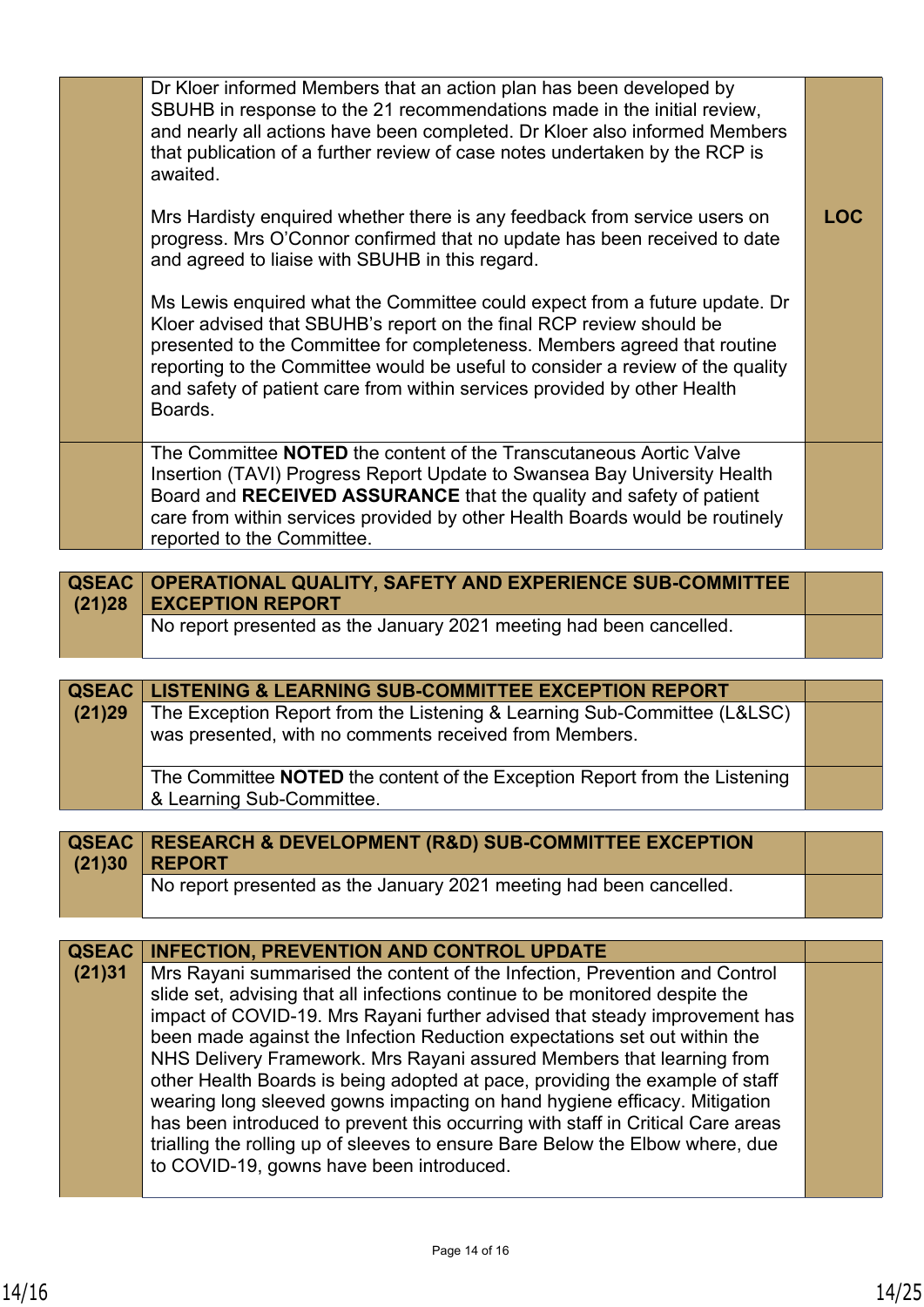The Committee **NOTED** the content of the slide set and **RECEIVED ASSURANCE** that all infections continue to be monitored during the pandemic.

| <b>QSEAC   SAFEGUARDING UPDATE</b>                                          |  |
|-----------------------------------------------------------------------------|--|
| (21)32 No report presented as the December 2020 meeting had been cancelled. |  |
|                                                                             |  |

| (21)33 | <b>QSEAC   QUALITY, SAFETY &amp; EXPERIENCE ASSURANCE COMMITTEE WORK</b><br><b>PLAN 2020/21</b>   |  |
|--------|---------------------------------------------------------------------------------------------------|--|
|        | The Committee received the Quality, Safety & Experience Assurance<br>Committee Work Plan 2020/21. |  |
|        | The Committee NOTED the Quality, Safety & Experience Assurance<br>Committee Work Plan 2020/21.    |  |

| <b>QSEAC QUALITY, SAFETY &amp; EXPERIENCE ASSURANCE COMMITTEE DECISION</b><br>$(21)34$ TRACKER 2020/21- AMBER ACTIONS ONLY |  |
|----------------------------------------------------------------------------------------------------------------------------|--|
| No report presented as all actions have been completed.                                                                    |  |

| <b>QSEAC   QUALITY, SAFETY &amp; EXPERIENCE ASSURANCE COMMITTEE SUB-</b><br>(21)35 COMMITEES DECISION TRACKER 2020/21 - AMBER ACTIONS ONLY |  |
|--------------------------------------------------------------------------------------------------------------------------------------------|--|
| No report presented as all actions have been completed.                                                                                    |  |

| <b>QSEAC</b><br>(21)36 | <b>ANY OTHER BUSINESS - COMMISIONED SERVICES: LONG TERM</b><br><b>AGREEEMENTS AND QUALITY ASSURANCE UPDATE</b>                                                                                                                                                                                                                                                                                                                                                                                                                                                                                                                                                                                                                         |  |
|------------------------|----------------------------------------------------------------------------------------------------------------------------------------------------------------------------------------------------------------------------------------------------------------------------------------------------------------------------------------------------------------------------------------------------------------------------------------------------------------------------------------------------------------------------------------------------------------------------------------------------------------------------------------------------------------------------------------------------------------------------------------|--|
|                        | Ms Lewis confirmed that the agenda item due to be presented at the In-<br>Committee meeting could be presented to the main Committee meeting.                                                                                                                                                                                                                                                                                                                                                                                                                                                                                                                                                                                          |  |
|                        | Mr Simon Shelton joined the Committee meeting                                                                                                                                                                                                                                                                                                                                                                                                                                                                                                                                                                                                                                                                                          |  |
|                        | Mrs Sian Passey provided an overview of the Commissioned Services: Long<br>Term Agreement and Quality Assurance Update slide set, highlighting the<br>concern and associated risk regarding how quality is addressed within the<br>Health Board's Long Term Agreement (LTA) contracts. Mrs Passey advised<br>Members of the requirement to ensure that the quality agenda is addressed<br>through LTA contracts and the contract management process.                                                                                                                                                                                                                                                                                   |  |
|                        | Mrs Passey informed Members that SBUHB remains the main commissioning<br>area for the Health Board with commissioning arrangements primarily<br>performance driven with little prominence given to the quality agenda. Mrs<br>Passey assured Members that quality is now embedded within all LTAs and<br>that SBUHB and Powys Teaching Health Board have agreed to align quality<br>metrics into 2021/22 contracts. Mrs Passey assured Members that quality is<br>now a standing agenda item at contract management meetings with Quality<br>and Service Leads in attendance, providing examples of the latest meeting<br>held with SBUHB and a Spinal Services meeting to develop a commissioning<br>strategy for the spinal pathway. |  |
|                        | Mrs Passey highlighted that although patient experience had not previously<br>been discussed in detail, it will be incorporated into contracts as a key metric<br>going forward.                                                                                                                                                                                                                                                                                                                                                                                                                                                                                                                                                       |  |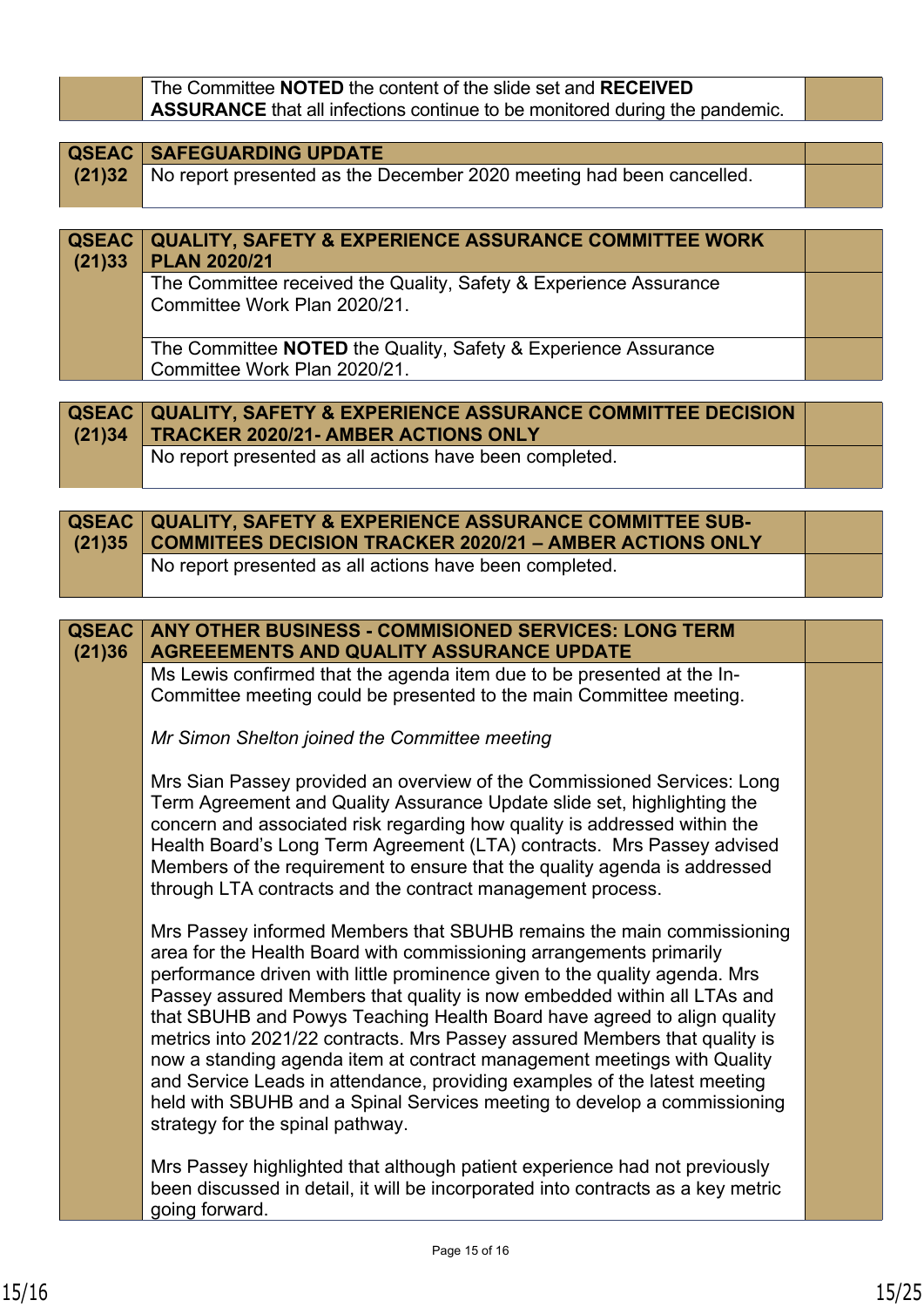| Mrs Passey recommended that any quality issues raised through the contract<br>management process and meetings would be reported by exception to<br>QSEAC to improve transparency of the process. Mrs Hardisty noted that non-<br>compliance with performance indicators are escalated to Welsh Health<br>Specialised Services Committee (WHSSC) and queried the escalation<br>process for non-compliance with quality metrics and, in instances of non-<br>compliance, whether an alternative provider to SBUHB as contractor is a<br>possibility. Dr Kloer confirmed that this could be considered where<br>unsatisfactory quality governance arrangements are in place. |           |
|---------------------------------------------------------------------------------------------------------------------------------------------------------------------------------------------------------------------------------------------------------------------------------------------------------------------------------------------------------------------------------------------------------------------------------------------------------------------------------------------------------------------------------------------------------------------------------------------------------------------------------------------------------------------------|-----------|
| Mr Simon Shelton assured Members that an escalation process is built into<br>contracts, with any concerns reported to the Health Board's Finance<br>Committee. Mr Shelton advised that penalties, whilst being built into contracts<br>within England, are not expected to be built into contracts within Wales.                                                                                                                                                                                                                                                                                                                                                          |           |
| Miss Battle suggested ad hoc communication with Quality and Safety Chairs<br>as a more informal arrangement, outside of the contract requirements, to<br>agree escalation of any concerns. Dr Kloer suggested consideration of an<br>escalation and dispute resolution built into contracts is required, rather than<br>exclusively sitting with the Finance domain, and could include roles for<br>Directors of Nursing, Medical Directors, etc.                                                                                                                                                                                                                         |           |
| In conclusion, Ms Lewis thanked Mr Shelton for his leadership and progress<br>made to date, whilst recognising the importance of clarity around the<br>escalation process and improved resilience for patients to be confident that<br>the escalation process is effective. Ms Lewis requested that further<br>clarification is required regarding the escalation of quality concerns.                                                                                                                                                                                                                                                                                    | <b>SP</b> |
| The Committee NOTED the progress made to date in the strengthening of<br>quality discussions to ensure that the quality agenda is addressed through<br>LTA contracts and the contract management process.                                                                                                                                                                                                                                                                                                                                                                                                                                                                 |           |
|                                                                                                                                                                                                                                                                                                                                                                                                                                                                                                                                                                                                                                                                           |           |

|        | <b>QSEAC   DATE &amp; TIME OF NEXT MEETING</b> |  |
|--------|------------------------------------------------|--|
| (21)37 | 16 <sup>th</sup> March 2021, 12-1pm            |  |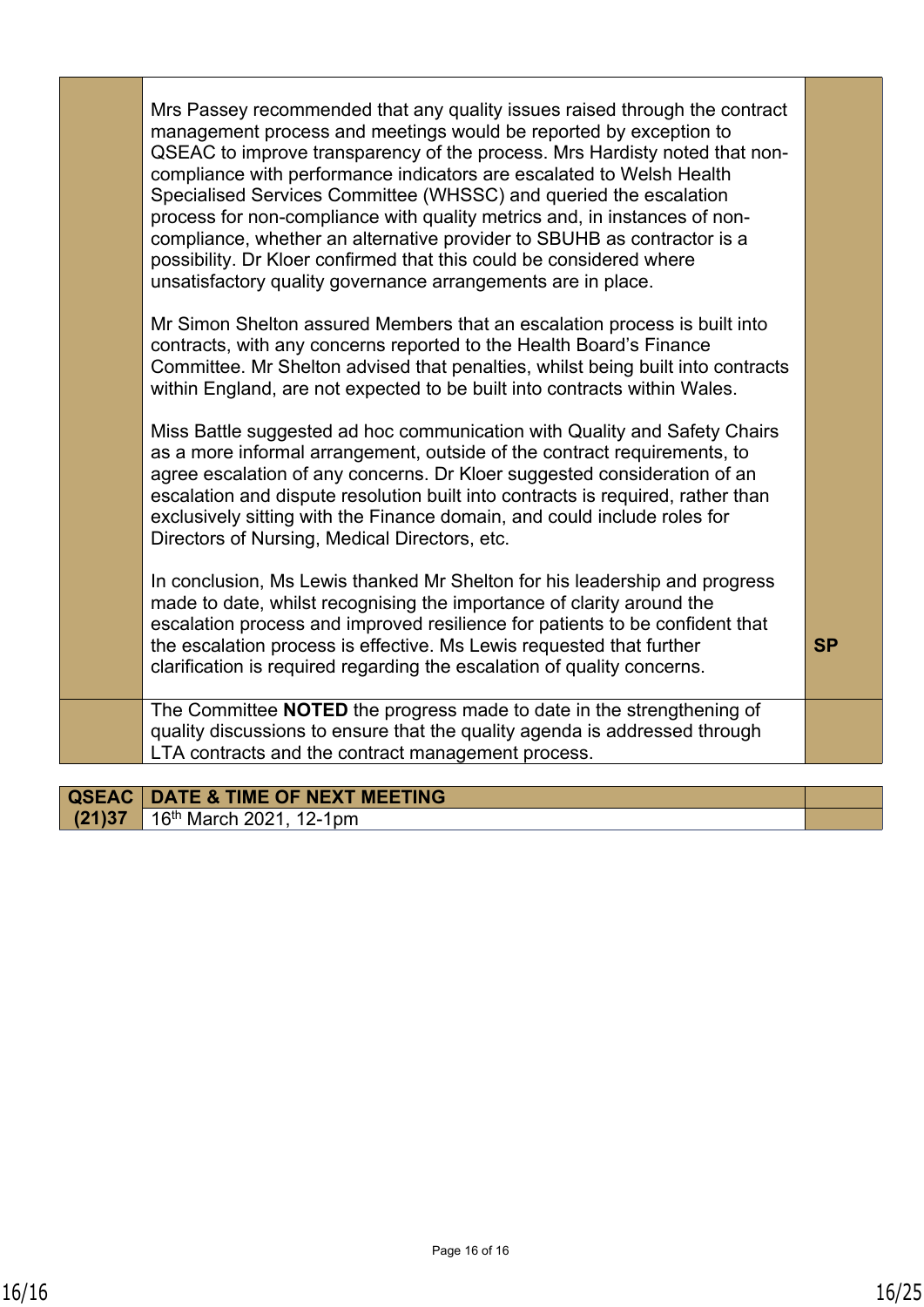

## **COFNODION HEB EU CYMERADWYO O GYFARFOD Y PWYLLGOR SICRWYDD ANSAWDD, DIOGELWCH A PROFIAD UNAPPROVED MINUTES OF THE QUALITY, SAFETY AND EXPERIENCE ASSURANCE COMMITTEE MEETING**

| Date and Time of Meeting: | 12.00pm -13.00pm, 16 <sup>th</sup> March 2021 <sup>'</sup>            |
|---------------------------|-----------------------------------------------------------------------|
| Venue:                    | Boardroom, Ystwyth Building, St David's Park, Carmarthen,<br>SA31 3BB |

| <b>Present:</b>    | Ms Anna Lewis, Independent Member (Committee Chair)                      |
|--------------------|--------------------------------------------------------------------------|
|                    | Ms Ann Murphy, Independent Member (VC)                                   |
|                    | Mrs Delyth Raynsford, Independent Member (Committee Vice-Chair) (VC)     |
|                    | Professor John Gammon, Independent Member (VC)                           |
|                    | Mrs Judith Hardisty, HDdUHB Vice Chair                                   |
|                    | Mr Paul Newman, Independent Member (VC)                                  |
| In                 | Ms Alison Shakeshaft, Director of Therapies and Health Science (VC)      |
| <b>Attendance:</b> |                                                                          |
|                    | Mr Andrew Carruthers, Director of Operations (VC)                        |
|                    | Dr Barbara Wilson, Vice Chair, Hywel Dda Community Health Council (VC),  |
|                    | Mrs Cathie Steele, Head of Quality & Governance (VC)                     |
|                    | Ms Donna Coleman, Chief Officer, Hywel Dda Community Health Council (VC) |
|                    | Ms Jill Paterson, Director of Primary Care, Community and Long Term Care |
|                    | Mrs Joanne Wilson, Board Secretary (VC)                                  |
|                    | Mr Keith Jones, Director of Acute Services (VC) (part)                   |
|                    | Mr Ken Harries, Clinical Director of Scheduled Care (VC)                 |
|                    | Mrs Mandy Rayani, Director of Nursing, Quality & Patient Experience      |
|                    | Ms Mel Jenkins, Senior Nurse Infection Prevention (VC)                   |
|                    | Dr Philip Kloer, Medical Director & Deputy CEO                           |
|                    | Ms Rebecca Jewell, Health Improvement Wales (VC)                         |
|                    | Mrs Ros Jervis, Director of Public Health (VC)                           |
|                    | Ms Sharon Daniel, Assistant Director of Nursing                          |
|                    |                                                                          |
|                    | Ms Stephanie Hire, General Manager                                       |
|                    | Ms Lisa O'Mahoney, Committee Services Officer (Secretariat)              |
|                    |                                                                          |

|        | <b>QSEAC   INTRODUCTIONS AND APOLOGIES FOR ABSENCE</b>                        | <b>Action</b> |
|--------|-------------------------------------------------------------------------------|---------------|
| (21)38 | The Chair, Ms Anna Lewis, welcomed all to the Quality, Safety & Experience    |               |
|        | Assurance Committee (QSEAC) meeting. Considering reports had been             |               |
|        | circulated to Members prior to the meeting, Ms Lewis requested those          |               |
|        | presenting to focus their time on responding to questions from Members rather |               |
|        | than going through the reports in detail.                                     |               |
|        | Apologies for absence were received from:                                     |               |
|        | • Maria Battle, Hywel Dda University Health Board Chair                       |               |
|        | • Sian Passey, Assistant Director of Nursing.                                 |               |

|        | <b>QSEAC   DECLARATIONS OF INTERESTS</b>      |  |
|--------|-----------------------------------------------|--|
| (21)39 | There were no declarations of interests made. |  |
|        |                                               |  |

| (21)40 | <b>QSEAC   HOSPITAL COVID-19 OUTBREAK UPDATE</b>                                                                                                                                                                                              |  |
|--------|-----------------------------------------------------------------------------------------------------------------------------------------------------------------------------------------------------------------------------------------------|--|
|        | $^\text{!}$ Mrs Mandy Rayani informed Members that between 1st October 2020 and 28th $_\text{!}$<br>February 2021, Hywel Dda University Health Board (HDdUHB) has<br>experienced 44 COVID-19 outbreaks of varying lengths with affected staff |  |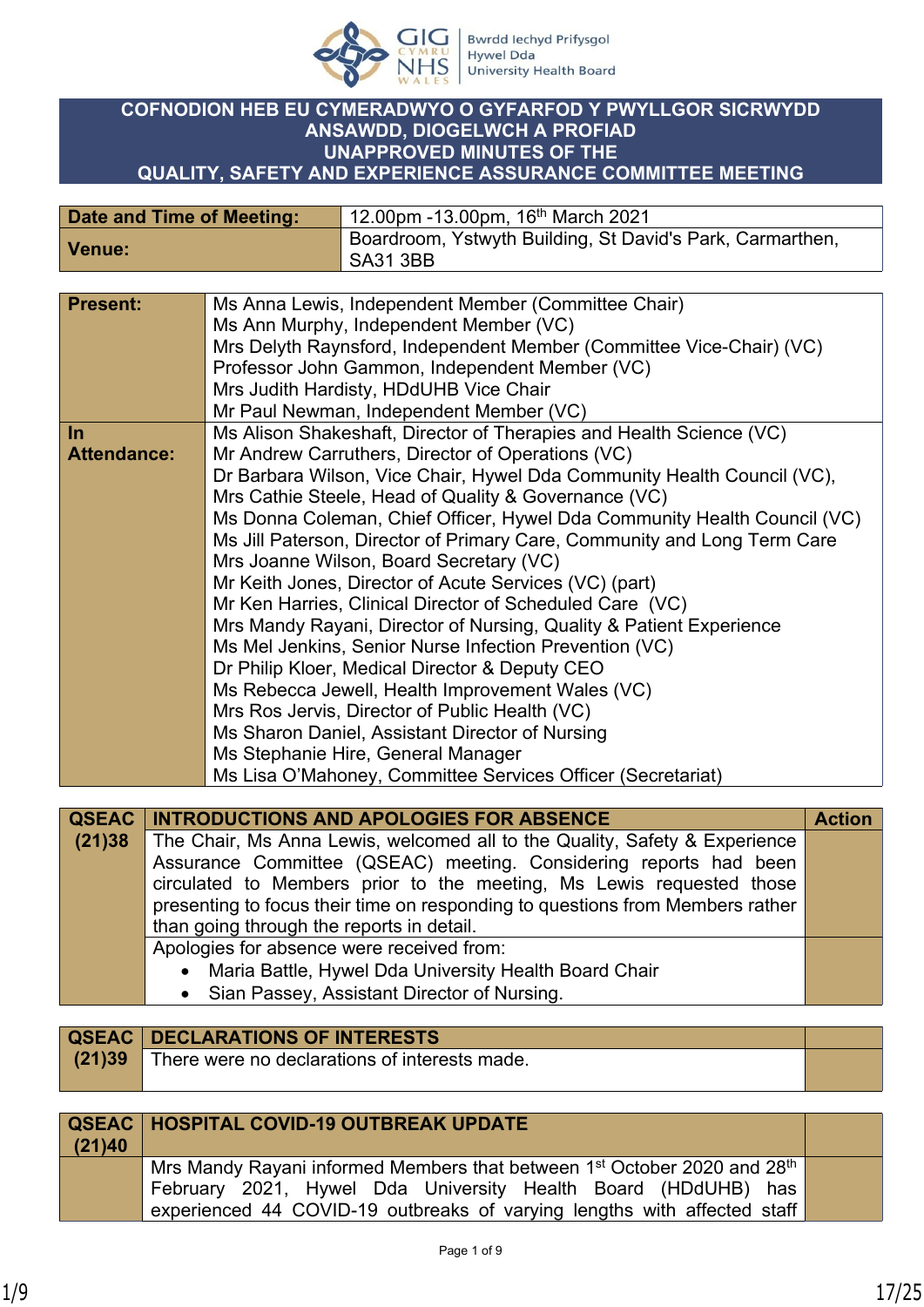subsequently having to work 7 days per week. However, the Health Board is not experiencing any current outbreaks of COVID-19, with the most recent outbreak closed week ending 18th March 2021. Mrs Rayani advised that during the outbreaks, the Health Board had managed and mitigated a number of risks due to operational pressures, with PPE, patient flow and social distancing examples cited.

Mrs Rayani further informed Members that due to a number of contributing factors such as lateral flow device (LFD) testing, the rollout and uptake of the mass vaccination programme and in-patient testing taking place at day 5, the Health Board is confident that great strides are being made in overcoming outbreak situations. Mrs Rayani confirmed that testing at day 5 had proved invaluable and had such testing taken place earlier in the pandemic, the rate of hospital acquired transmission of COVID-19 would likely have been reduced.

Mrs Rayani advised of her current involvement in an exercise with the Improvement Academy in relation to behavioural science and of her involvement in reviewing the use of long sleeved gowns in Critical Care and the imperative of rolling sleeves up and washing up to the arms. Ventilation is another area of focus which is on the National Healthcare Associated Infection Delivery Board (HCAI) agenda to be discussed week commencing 22nd March 2021.

Mrs Judith Hardisty requested thanks be conveyed to all staff involved for their hard work and queried the extent to which Estates is a mitigating factor in the transmission of COVID-19, reflecting on the current age of the HDdUHB estate, the programme of work and capital expenditure considerations.

Mrs Rayani advised that the Health Board is taking learning opportunities post COVID-19 from a number of organisations , noting that the Grange Hospital, a new hospital in Aneurin Bevan University Health Board had experienced no outbreaks of COVID-19 since its opening, despite experiencing patient flow and delay challenges.

Mrs Rayani further advised that Ms Sharon Daniel, Assistant Director of Nursing is currently engaged in a conversation through the Capital, Estates and IM&T Sub-Committee (CEIM&TSC) regarding isolation and ventilation considerations. Similarly, a task and finish group has been established with the involvement of Mr Paul Williams, Head of Property Performance and the Consultant Practitioner in the Infection Prevention and Control Team. The work will include a hierarchy of controls and environmental standards.

Ms Alison Shakeshaft updated Members that in-patient testing is now confirmed to be completed every 5 days for the duration of an in-patient's stay whereas previously in-patients were to be tested on day 5; this includes all in-patients including Community Hospitals and Mental Health and Learning Disability facilities. Ms Shakeshaft advised that this may move to twice weekly testing with HDdUHB taking learning from ABUHB who are currently undertaking this approach.

In terms of LFD testing, Ms Delyth Raynsford queried the rationale for not including Accident and Emergency Departments within the report. AS responded that this would be rolled out in Accident and Emergency Departments from week commencing 15<sup>th</sup> March 2021 and agreed to update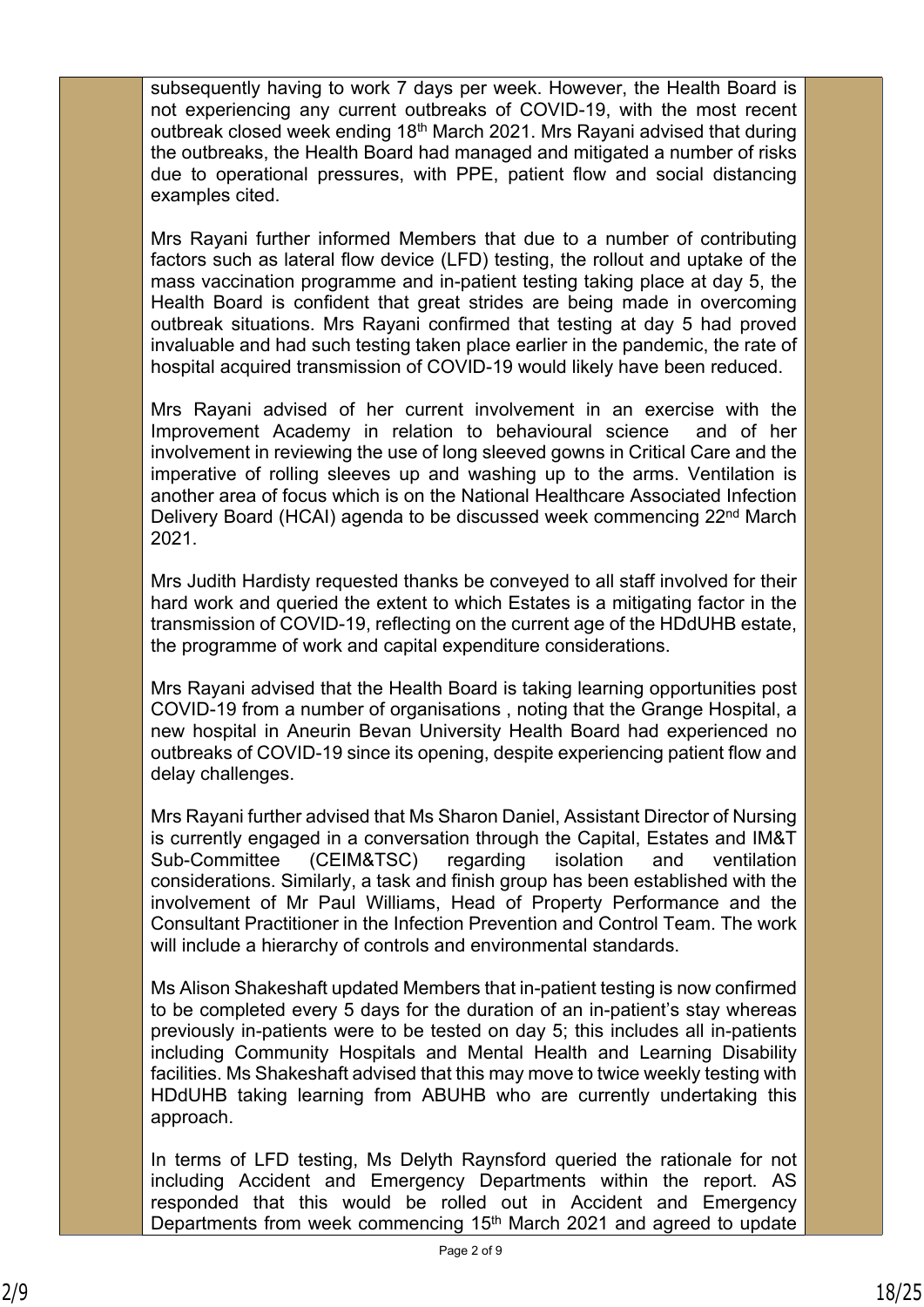| the report to reflect that LFD testing is taking place in Accident and Emergency<br>Departments.                                                                                                                                                                                                              | <b>AS</b> |
|---------------------------------------------------------------------------------------------------------------------------------------------------------------------------------------------------------------------------------------------------------------------------------------------------------------|-----------|
| Professor John Gammon commended the staff involved for their effective<br>dealing of the outbreaks and queried whether there is any bench mark data<br>available or data that suggests an appropriate number of days that closure<br>should take place while an outbreak is managed.                          |           |
| Mrs Mel Jenkins advised that whilst not party to data from other Health Boards,<br>different approaches to managing outbreaks have been adopted by each Health<br>Board, with HDdUHB amalgamating wards to free up 'Green' beds for routine<br>activity and to enable 'Red' beds to manage COVID-19 activity. |           |
| Mrs Jenkins further advised of changes to the testing process over the<br>pandemic period in that those patients indicating as COVID-19 negative would<br>now be further tested rather than waiting for them to be asymptomatic, and<br>confirmed that continued learning is taking place.                    |           |
| The Committee RECEIVED ASSURANCE from the Hospital COVID-19 Update<br>Report provided and requested Ms Daniel and Ms Jenkins to convey the<br>Committee's thanks to their respective teams.                                                                                                                   |           |

| <b>QSEAC</b> | <b>COVID-19 RISKS - RISK 1030</b>                                                                                                                                                                                                                                                                                                                                                                                                                                                  |  |
|--------------|------------------------------------------------------------------------------------------------------------------------------------------------------------------------------------------------------------------------------------------------------------------------------------------------------------------------------------------------------------------------------------------------------------------------------------------------------------------------------------|--|
| (21)41       | Mrs Ros Jervis informed Members that Risk 1030 relates to the rollout of the<br>Mass Vaccine Programme, the pace and scale of which represents a large<br>undertaking and one which is continually evolving.                                                                                                                                                                                                                                                                       |  |
|              | Mrs Jervis advised that milestone 1 i.e. vaccination of Priority Groups 1-4 by<br>the middle of February 2021 had been achieved, with the Health Board now<br>undertaking milestone 2 i.e. vaccination of Priority Groups 5-9 to be undertaken<br>by mid April 2021.                                                                                                                                                                                                               |  |
|              | Mrs Jervis further advised that the Health Board received confirmation week<br>ending 12 <sup>th</sup> March 2021 that sufficient doses of the AstraZeneca Oxford vaccine<br>would be received to achieve the targets set. The Health Board will therefore<br>endeavour to rollout the vaccine to the remaining population as described by<br>the Joint Committee on Vaccination and Immunisation (JCVI) by the end of July<br>2021.                                               |  |
|              | Mrs Jervis highlighted two prominent issues relating to the vaccine:<br>criticism of the Health Board by the BBC around second dose delivery;<br>potential blood-clotting concerns in relation to the AstraZeneca Oxford<br>$\bullet$<br>vaccine and the decision taken by a number of European countries to<br>pause use of the vaccine (it was noted that the MRHA have advised there<br>is no causal link between the vaccine and blood clotting).                              |  |
|              | Mr Paul Newman enquired as to the certainty around the availability of the<br>AstraZeneca Oxford vaccine to meet milestone 2 given the changing timetable<br>of vaccine delivery. Mrs Jervis confirmed that the Health Board is content there<br>are sufficient doses of vaccine to meet the mid April 2021 deadline with the<br>ability to deliver as planned at Mass Vaccination Centres for Priority Groups 7-<br>9 and for GP Practices to deliver to Priority Groups 5 and 6. |  |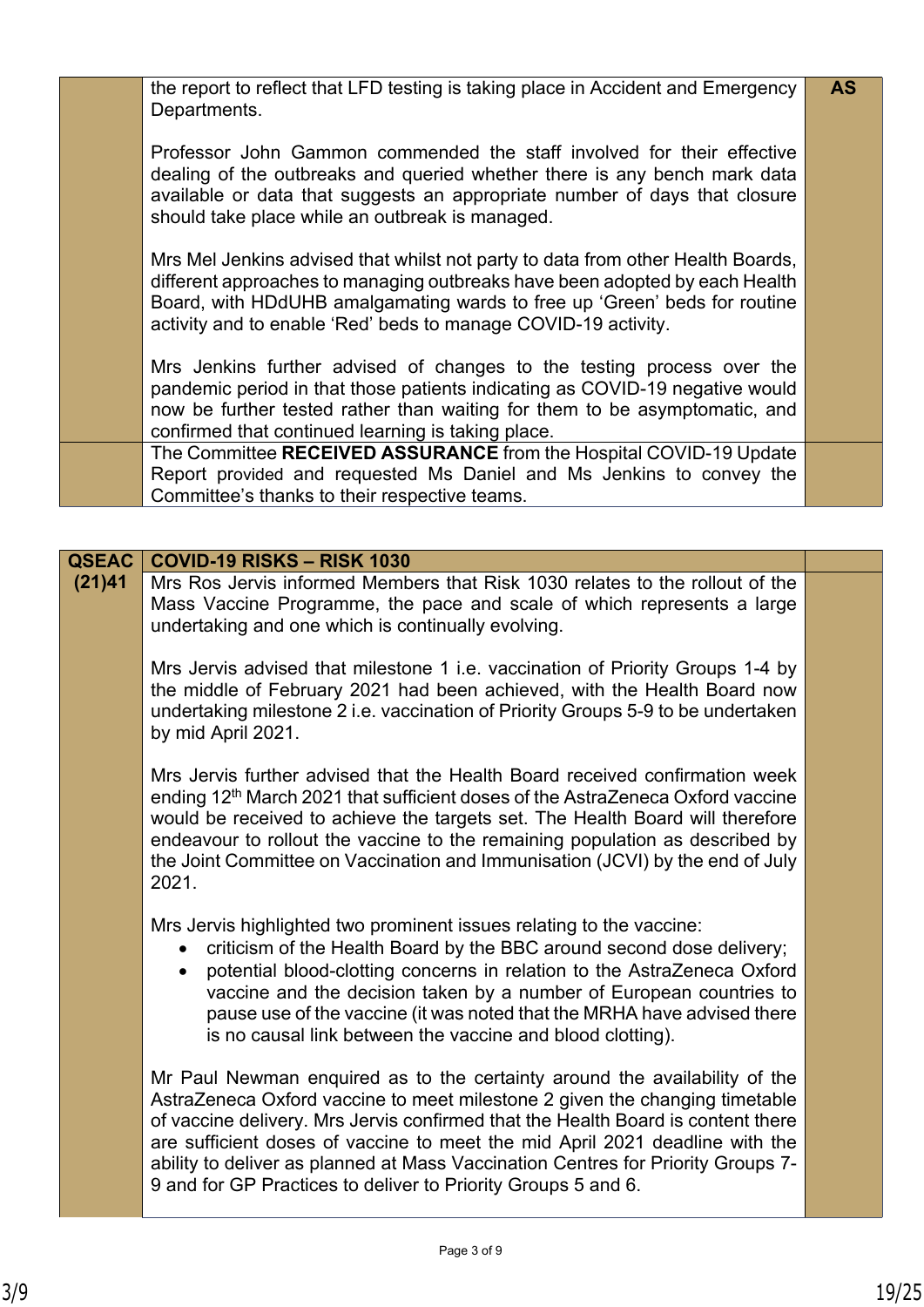|              | the Pembrokeshire Archive Centre, Haverfordwest for the forthcoming elections<br>in May 2021 which had been agreed with Local Authority partners. It was noted<br>that whilst the Picton Centre is available, it had been agreed at the<br>commencement of the vaccine rollout when the Pfizer BioNTech vaccine was<br>being administered that the size and layout was unsuitable for this vaccine type<br>although is suitable for the administration of the AstraZeneca Oxford vaccine.<br>Ms Murphy further queried whether there are plans to use any other sites for<br>the forthcoming elections and Mrs Jervis confirmed that no other sites are<br>planned for use.<br>Ms Lewis confirmed that discussion regarding the use of the AstraZeneca<br>Oxford vaccine and concerns regarding its safety would not be an appropriate<br>issue for this Committee as a national line had been taken on the vaccine which<br>the Health Board would be following.<br>In terms of the criticism received of the Health Board's administration of second<br>doses of Pfizer BioNTEch, Mrs Jervis advised that this had been a sensitive<br>issue. In December 2020, the Chief Medical Officer chose to extend the period<br>between administering first and second doses of the vaccine to 11 to 12 weeks<br>other than for Care Home residents, due to the risk of outbreaks in this setting,<br>and the Health Board has followed that instruction.<br>However, due to a lull in the supply of the AstraZeneca vaccine, a decision has<br>been taken that first doses of Pfizer BioNTech would be paused and second<br>doses would be prioritised. Welsh Government then subsequently relaxed the<br>period between administration of first and second dose from 12 weeks to 10<br>weeks.<br>Ms Jervis advised that having been party to national data regarding Health<br>Boards' administration of the second dose of vaccine which indicated a disparity<br>between Health Boards around the second doses administered, HDdUHB is<br>administering second doses at a steady rate.<br>Whilst it has been recognised that patients receiving the AstraZeneca Oxford<br>vaccine are provided with the greatest protection when they receive their doses |  |
|--------------|---------------------------------------------------------------------------------------------------------------------------------------------------------------------------------------------------------------------------------------------------------------------------------------------------------------------------------------------------------------------------------------------------------------------------------------------------------------------------------------------------------------------------------------------------------------------------------------------------------------------------------------------------------------------------------------------------------------------------------------------------------------------------------------------------------------------------------------------------------------------------------------------------------------------------------------------------------------------------------------------------------------------------------------------------------------------------------------------------------------------------------------------------------------------------------------------------------------------------------------------------------------------------------------------------------------------------------------------------------------------------------------------------------------------------------------------------------------------------------------------------------------------------------------------------------------------------------------------------------------------------------------------------------------------------------------------------------------------------------------------------------------------------------------------------------------------------------------------------------------------------------------------------------------------------------------------------------------------------------------------------------------------------------------------------------------------------------------------------------------------------------------------------------------------------------------------------------------------------------------------------------|--|
|              | at an 11 week interval, second doses can be a delayed up to 15 weeks,<br>although the exception to this would be Care Home residents who are receiving<br>their vaccines at an 8 week interval period. While Ms Jervis acknowledged that<br>other Health Boards are taking a different stance, HDdUHB has adopted an<br>evidence based decision to offer maximum protection to patients. Whilst this<br>information had been fed back to the BBC, they had chosen to adopt a negative<br>spin.                                                                                                                                                                                                                                                                                                                                                                                                                                                                                                                                                                                                                                                                                                                                                                                                                                                                                                                                                                                                                                                                                                                                                                                                                                                                                                                                                                                                                                                                                                                                                                                                                                                                                                                                                          |  |
|              | The Committee NOTED the COVID-19 Risk 1030 report and took assurance<br>from the presentation provided.                                                                                                                                                                                                                                                                                                                                                                                                                                                                                                                                                                                                                                                                                                                                                                                                                                                                                                                                                                                                                                                                                                                                                                                                                                                                                                                                                                                                                                                                                                                                                                                                                                                                                                                                                                                                                                                                                                                                                                                                                                                                                                                                                 |  |
|              |                                                                                                                                                                                                                                                                                                                                                                                                                                                                                                                                                                                                                                                                                                                                                                                                                                                                                                                                                                                                                                                                                                                                                                                                                                                                                                                                                                                                                                                                                                                                                                                                                                                                                                                                                                                                                                                                                                                                                                                                                                                                                                                                                                                                                                                         |  |
| <b>QSEAC</b> | COVID-19 RISKS - RISK 1017                                                                                                                                                                                                                                                                                                                                                                                                                                                                                                                                                                                                                                                                                                                                                                                                                                                                                                                                                                                                                                                                                                                                                                                                                                                                                                                                                                                                                                                                                                                                                                                                                                                                                                                                                                                                                                                                                                                                                                                                                                                                                                                                                                                                                              |  |
| (21)42       | Ms Shakeshaft advised that Risk 1017 had been added to the Risk Register in<br>November 2020, given concerns within the Health Board of the risk to both the<br>public and Health Board staff due to a lack of access to testing.                                                                                                                                                                                                                                                                                                                                                                                                                                                                                                                                                                                                                                                                                                                                                                                                                                                                                                                                                                                                                                                                                                                                                                                                                                                                                                                                                                                                                                                                                                                                                                                                                                                                                                                                                                                                                                                                                                                                                                                                                       |  |
|              | Ms Shakeshaft further advised that the Testing Operational Delivery Plan has<br>been updated for the forthcoming twelve months and has been based around a<br>worst case modelling scenario.                                                                                                                                                                                                                                                                                                                                                                                                                                                                                                                                                                                                                                                                                                                                                                                                                                                                                                                                                                                                                                                                                                                                                                                                                                                                                                                                                                                                                                                                                                                                                                                                                                                                                                                                                                                                                                                                                                                                                                                                                                                            |  |
|              | Page 4 of 9                                                                                                                                                                                                                                                                                                                                                                                                                                                                                                                                                                                                                                                                                                                                                                                                                                                                                                                                                                                                                                                                                                                                                                                                                                                                                                                                                                                                                                                                                                                                                                                                                                                                                                                                                                                                                                                                                                                                                                                                                                                                                                                                                                                                                                             |  |
|              |                                                                                                                                                                                                                                                                                                                                                                                                                                                                                                                                                                                                                                                                                                                                                                                                                                                                                                                                                                                                                                                                                                                                                                                                                                                                                                                                                                                                                                                                                                                                                                                                                                                                                                                                                                                                                                                                                                                                                                                                                                                                                                                                                                                                                                                         |  |

Ms Ann Murphy queried whether there are any issues arising from the use of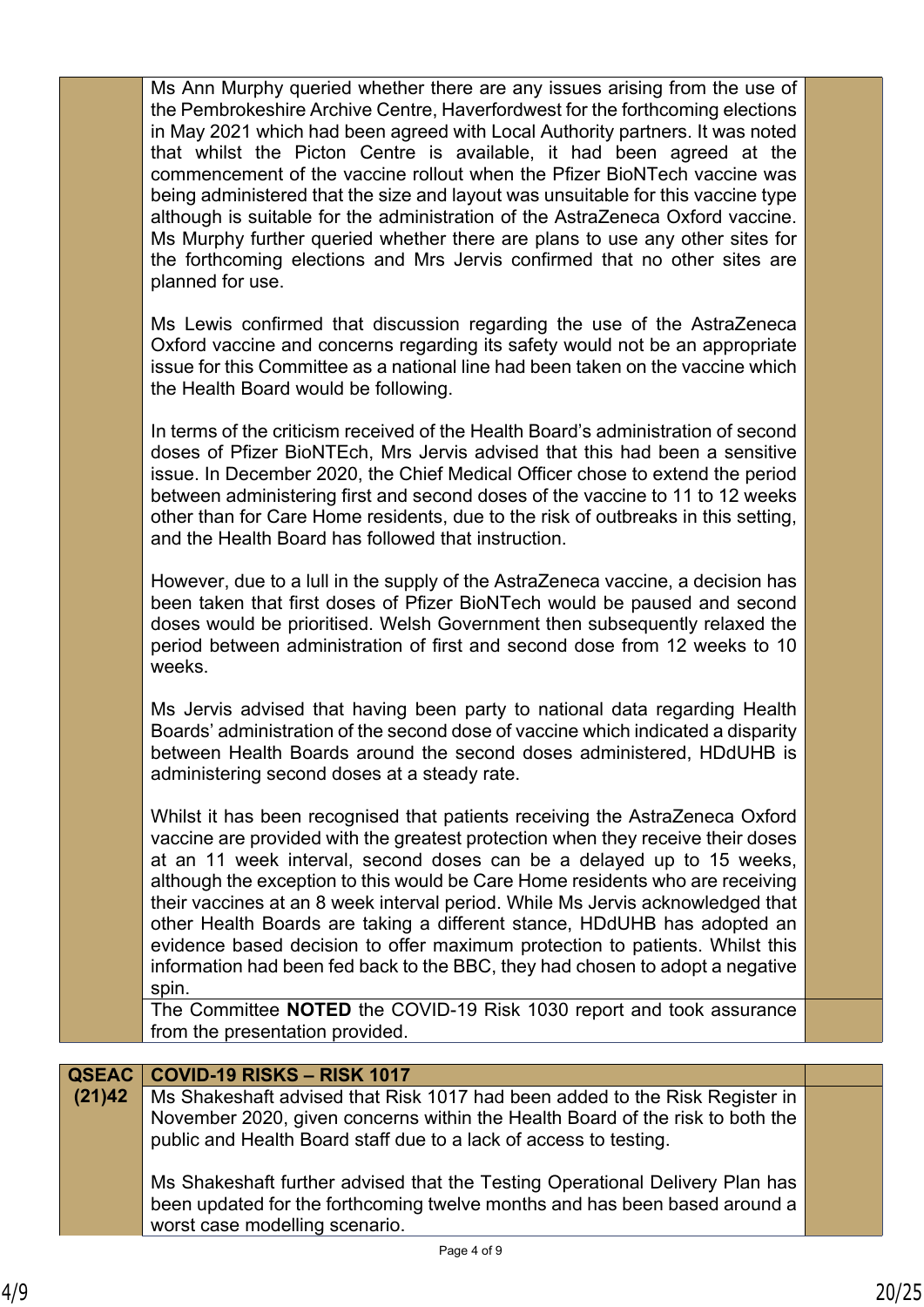|              | Ms Shakeshaft confirmed that testing capacity is sufficient for the coming year<br>however consideration will need to be given should the testing of contacts be<br>introduced; this has been highlighted to Welsh Government as a risk.                                                                                                                                                                                                                                                                                                                                                                                                                                                                                                                                                     |  |
|--------------|----------------------------------------------------------------------------------------------------------------------------------------------------------------------------------------------------------------------------------------------------------------------------------------------------------------------------------------------------------------------------------------------------------------------------------------------------------------------------------------------------------------------------------------------------------------------------------------------------------------------------------------------------------------------------------------------------------------------------------------------------------------------------------------------|--|
|              | Ms Shakeshaft advised of notification received on 16 <sup>th</sup> March 2021 that GP and<br>Medical Professionals are able to advise patients that a test can be booked if<br>atypical symptoms are experienced.                                                                                                                                                                                                                                                                                                                                                                                                                                                                                                                                                                            |  |
|              | The Committee SUPPORTED the adjustments made to the risk assessment<br>and took <b>ASSURANCE</b> from the current risk score and mitigating actions<br>undertaken.                                                                                                                                                                                                                                                                                                                                                                                                                                                                                                                                                                                                                           |  |
|              |                                                                                                                                                                                                                                                                                                                                                                                                                                                                                                                                                                                                                                                                                                                                                                                              |  |
| <b>QSEAC</b> | <b>DELAYED TRANSFERS OF CARE</b>                                                                                                                                                                                                                                                                                                                                                                                                                                                                                                                                                                                                                                                                                                                                                             |  |
| (21)43       | Ms Jill Paterson informed Members that the slide set presented provides<br>information on the impact on delayed transfers of care due to the COVID-19<br>pandemic. Whilst the formal report that had been required to be submitted to<br>Welsh Government had been stood down, Discharge to Assess reporting<br>standards are included in the report covering both Acute and Community<br>Hospitals. A rapid drop has been noted in the number of individuals 'stranded'<br>over 7 days with the percentage of those stranded and super stranded patients<br>having reduced in comparison to the preceding two years. Whilst there are more<br>individuals being cared for in the Community, those individuals noted as<br>stranded for longer, tend to be patients with complex care needs. |  |
|              | Ms Paterson advised of challenges in securing appropriate packages of care in<br>care homes during the COVID-19 pandemic, with domiciliary care capacity<br>challenges also experienced in Pembrokeshire.                                                                                                                                                                                                                                                                                                                                                                                                                                                                                                                                                                                    |  |
|              | Ms Paterson advised of only one care home currently classified as Red,<br>compared to 6 weeks previously where around 74 care homes had been<br>classified as Red.                                                                                                                                                                                                                                                                                                                                                                                                                                                                                                                                                                                                                           |  |
|              | Ms Paterson further advised that receipt of void payments by care homes is<br>acting as a resistance factor in returning to normal status despite there being a<br>significant amount of empty beds.                                                                                                                                                                                                                                                                                                                                                                                                                                                                                                                                                                                         |  |
|              | Ms Paterson indicated significant frustration within the system, citing the<br>example of one care home in Ceredigion currently in exclusion due to one<br>member of non-patient facing staff having tested positive for COVID-19,<br>meaning the care home now has to be locked down; working through the<br>guidance is therefore challenging.                                                                                                                                                                                                                                                                                                                                                                                                                                             |  |
|              | It was noted that there is no deterioration with regard to the long term pathway<br>case numbers for 2020/21.                                                                                                                                                                                                                                                                                                                                                                                                                                                                                                                                                                                                                                                                                |  |
|              | Ms Paterson referred Members to the final slide presented indicating the actions<br>that had been implemented to work towards the Discharge to Recover and<br>Assess pathways, with the Health Board working with both care homes and the<br>domiciliary care sector to maximise capacity should a third wave of the<br>pandemic occur.                                                                                                                                                                                                                                                                                                                                                                                                                                                      |  |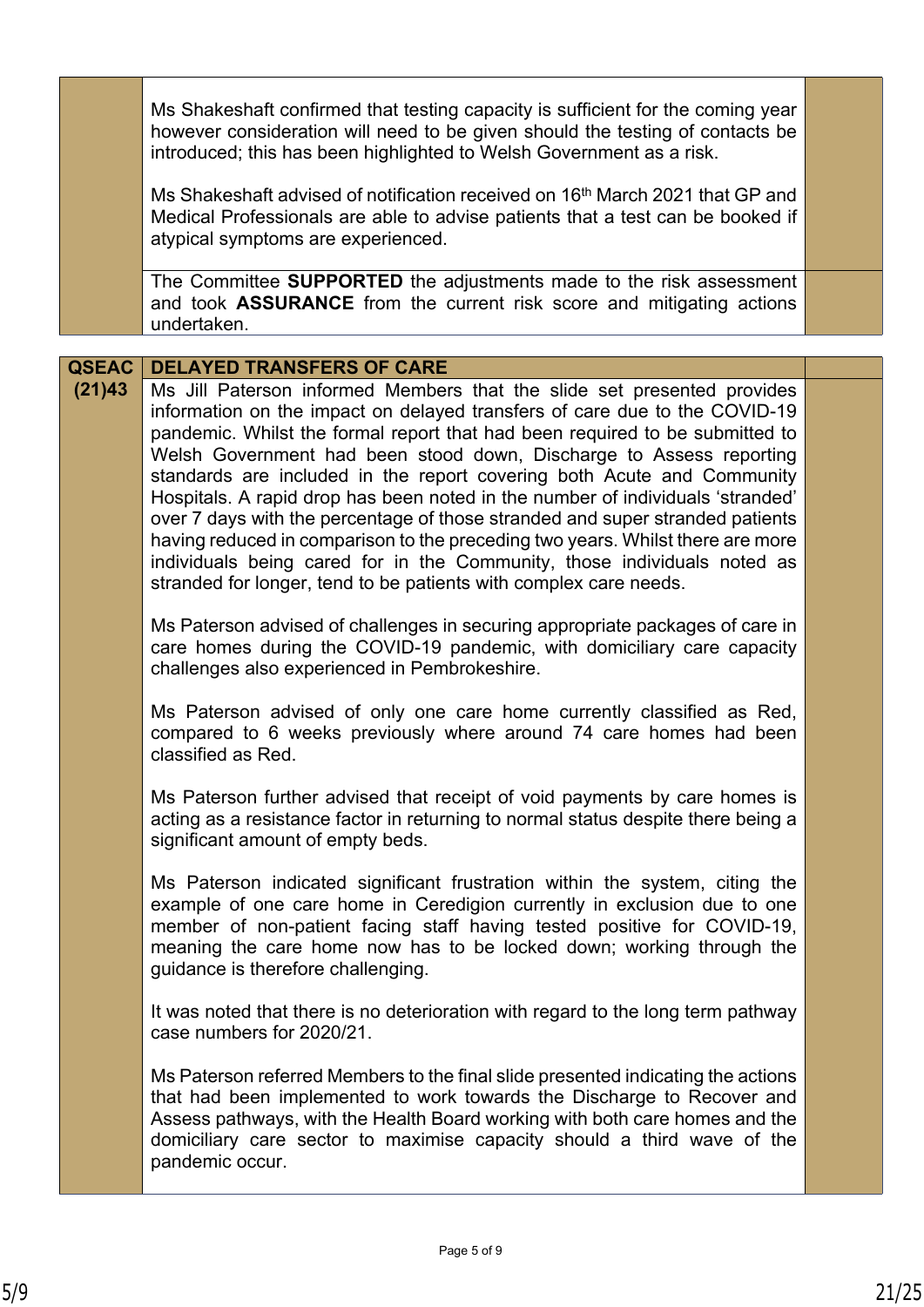|                        | Mindful of the rollout of the Mass Vaccination Programme to care homes, Ms<br>Paterson advised that bed capacity at care homes going forward should not be<br>as challenging as experienced earlier in the pandemic.                                                                                                                                                                                                                                                                                                                                                                                                                           |  |
|------------------------|------------------------------------------------------------------------------------------------------------------------------------------------------------------------------------------------------------------------------------------------------------------------------------------------------------------------------------------------------------------------------------------------------------------------------------------------------------------------------------------------------------------------------------------------------------------------------------------------------------------------------------------------|--|
|                        | Recognising that patients are choosing to remain at home due to the pandemic<br>and potentially attending hospital with increased acuity, Mrs Hardisty suggested<br>there may be more the Health Board could be doing to prevent this.                                                                                                                                                                                                                                                                                                                                                                                                         |  |
|                        | Ms Paterson advised of a divergence of opinion amongst teams around the<br>wording of 'Medically Optimised' and informed Members that 91% of care<br>packages are available within 72 hours. It was noted that Carmarthenshire is<br>able to discharge patients more efficiently than other areas and domiciliary care<br>capacity is more challenging in Pembrokeshire, and that these nuances must<br>be considered.                                                                                                                                                                                                                         |  |
|                        | Ms Paterson also advised of recognition by the Health Board that there are<br>challenges with internal systems around communities and hospitals that will<br>need to be addressed. Ms Paterson assured Members that these challenges<br>are being considered by herself and by the Director of Operations as part of<br>integrated work on operational systems on an ongoing basis.                                                                                                                                                                                                                                                            |  |
|                        | Mrs Delyth Raynsford raised a query regarding the work being completed for<br>Health Boards within Powys Teaching Health Board (PTHB) and Betsi<br>Cadwaladr University Health Board (BCUHB) in relation to Bronglais General<br>Hospital. Ms Paterson responded that from a Community Hospital perspective,<br>the Health Board discharges into PTHB and confirmed there are no issues<br>around working relationships which are considered to be positive with both<br>BCUHB and PTHB, with transfers occurring in a timely manner and with all<br>committed to a system that offers the right care at the right time in the right<br>place. |  |
|                        | The Committee NOTED the Delayed Transfers of Care Powerpoint Slides.                                                                                                                                                                                                                                                                                                                                                                                                                                                                                                                                                                           |  |
|                        |                                                                                                                                                                                                                                                                                                                                                                                                                                                                                                                                                                                                                                                |  |
| <b>QSEAC</b><br>(21)44 | <b>MASS VACCINATION UPDATE</b><br>Noted in minute QSEAC (21)41.                                                                                                                                                                                                                                                                                                                                                                                                                                                                                                                                                                                |  |
|                        |                                                                                                                                                                                                                                                                                                                                                                                                                                                                                                                                                                                                                                                |  |
| <b>QSEAC</b>           | PERSONAL PROTECTIVE EQUIPMENT UPDATE                                                                                                                                                                                                                                                                                                                                                                                                                                                                                                                                                                                                           |  |
| (21)45                 | Mrs Rayani confirmed there were no locally reported issues around PPE with 3<br>weeks supply held centrally, although national issues remain.                                                                                                                                                                                                                                                                                                                                                                                                                                                                                                  |  |
|                        | Mrs Rayani further confirmed that a mass delivery of gloves is anticipated in the<br>coming months into Wales, however supplies of the FFP3 masks are at a lower<br>level, and the Health Board will need to utilise all the masks that have been<br>made available. It was noted that sourcing FFP3 masks has been a challenge<br>since the start of the pandemic.                                                                                                                                                                                                                                                                            |  |
|                        | Mrs Rayani advised there had been no change to guidance around Infection<br>Prevention and Control, with no move away from Table 4, and that any updates<br>would be brought to future Committee meetings.                                                                                                                                                                                                                                                                                                                                                                                                                                     |  |
|                        | Mrs Hardisty raised the emerging issue over working conditions in the Far East<br>and whether this is affecting HDdUHB. Mrs Rayani confirmed that where<br>appropriate, the Health Board sources equipment locally. Surgical Materials<br>Testing Laboratory (SMTL) have looked at local mask production and identified                                                                                                                                                                                                                                                                                                                        |  |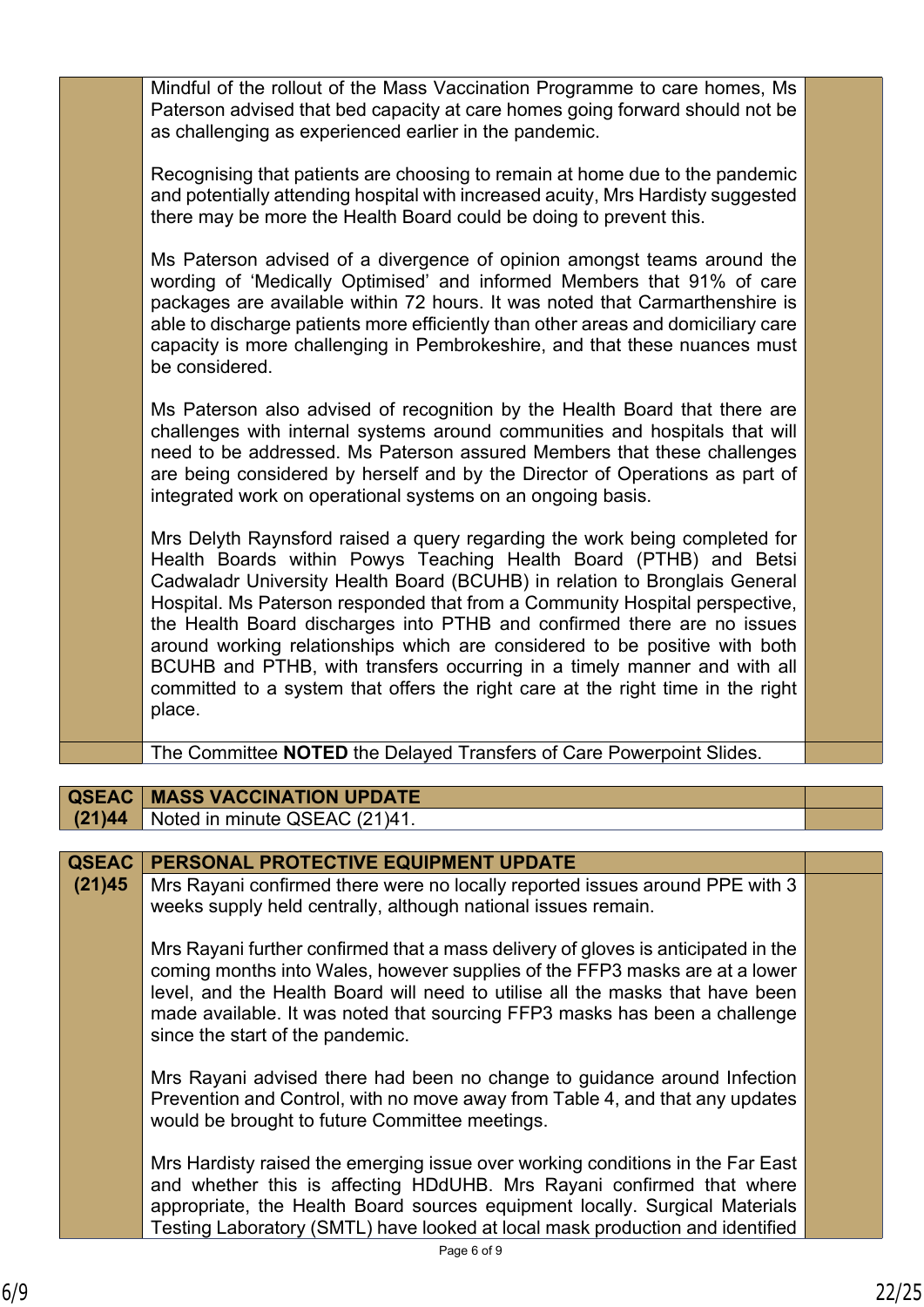| a potential supplier based in Wales. The Health Board has also invested in |  |
|----------------------------------------------------------------------------|--|
| reusable PPE where possible, and rigorous testing of PPE takes place.      |  |
| The Committee <b>NOTED</b> the update on PPE.                              |  |

| <b>QSEAC</b> | <b>COLORECTAL GREEN PATHWAY</b>                                                                                                                                                                                                                                                                                                                                                                                                                                                                                                                                                                                                                                                                                                                          |              |
|--------------|----------------------------------------------------------------------------------------------------------------------------------------------------------------------------------------------------------------------------------------------------------------------------------------------------------------------------------------------------------------------------------------------------------------------------------------------------------------------------------------------------------------------------------------------------------------------------------------------------------------------------------------------------------------------------------------------------------------------------------------------------------|--------------|
| (21)46       | Mr Ken Harries, Clinical Director of Care informed Members that the Colorectal<br>Green Pathway had been introduced to provide continuing cancer care and<br>urgent surgery throughout the pandemic, ensuring patients are protected from<br>COVID-19 while receiving the surgery they required, by adapting care<br>pathways.                                                                                                                                                                                                                                                                                                                                                                                                                           |              |
|              | Mr Harries further informed Members that the information provided related to<br>the period July – December 2020, where the operations performed had been<br>centralised at Prince Philip Hospital, with patients subjected to a two week<br>isolation period and swabbed for COVID-19 prior to surgery.                                                                                                                                                                                                                                                                                                                                                                                                                                                  |              |
|              | Mr Harries advised of a 1.5% mortality rate within this patient group which<br>compared to a 9.3% mortality rate in Wales. There was also a 1.5% readmission<br>rate within this group as opposed to a rate of 11.6% nationally.                                                                                                                                                                                                                                                                                                                                                                                                                                                                                                                         |              |
|              | However, there had been an increase in the length of stay for this group of<br>patients, from 6 days (compared nationally) to 8 days. This increased length of<br>stay had been due to geographical considerations and the fact that Prince Philip<br>Hospital has not undertaken this type of surgery for 10 years.                                                                                                                                                                                                                                                                                                                                                                                                                                     |              |
|              | Mr Harries assured Members that the success of this pathway had instilled<br>confidence within Scheduled Care to resume surgery going forward.                                                                                                                                                                                                                                                                                                                                                                                                                                                                                                                                                                                                           |              |
|              | Prof. Gammon commented on the impressive benchmarked figures in terms of<br>Welsh, English and National Bowel Cancer reporting, adding that this acted as<br>an exemplar and commending the team involved for the work that had been<br>undertaken. Prof. Gammon further commented that there are lessons that could<br>be adopted by other areas within the Health Board in regard to the scaling up<br>of Quality Improvement Strategies. Mrs Rayani and Ms Lewis undertook to write<br>to the team involved to formally express the Health Board's thanks for their<br>excellent work in maintaining patient care throughout the past year.                                                                                                           | <b>MR/AL</b> |
|              | Dr Philip Kloer echoed Prof. Gammon's sentiments, assuring Members that the<br>Health Board participates in the National Bower Cancer Audit, with the clinical<br>detail on each service presented to the appropriate fora.                                                                                                                                                                                                                                                                                                                                                                                                                                                                                                                              |              |
|              | Dr Kloer drew Members' attention to a change required in the slides amending<br>reference from Irritable Bowel to Inflammatory Bowel.                                                                                                                                                                                                                                                                                                                                                                                                                                                                                                                                                                                                                    |              |
|              | Ms Stephanie Hire informed Members that consideration is being given to the<br>next steps and the process being rolled out to other departments to assist<br>informed thinking. Ms Hire advised that the entire team has worked tirelessly<br>for the past year to identify the most urgent patients for treatment. Ms Hire<br>further advised that Ward 7 at Prince Philip Hospital had secured 14 beds for a<br>cancer pathway and 10 beds for orthopaedics. Withybush General Hospital is<br>commencing a Green pathway for colorectal week commencing 15 <sup>th</sup> March<br>2021, with orthopaedics recommencing in May 2021. Bronglais General<br>Hospital recommenced colorectal week commencing 8 <sup>th</sup> March 2021 and<br>Page 7 of 9 |              |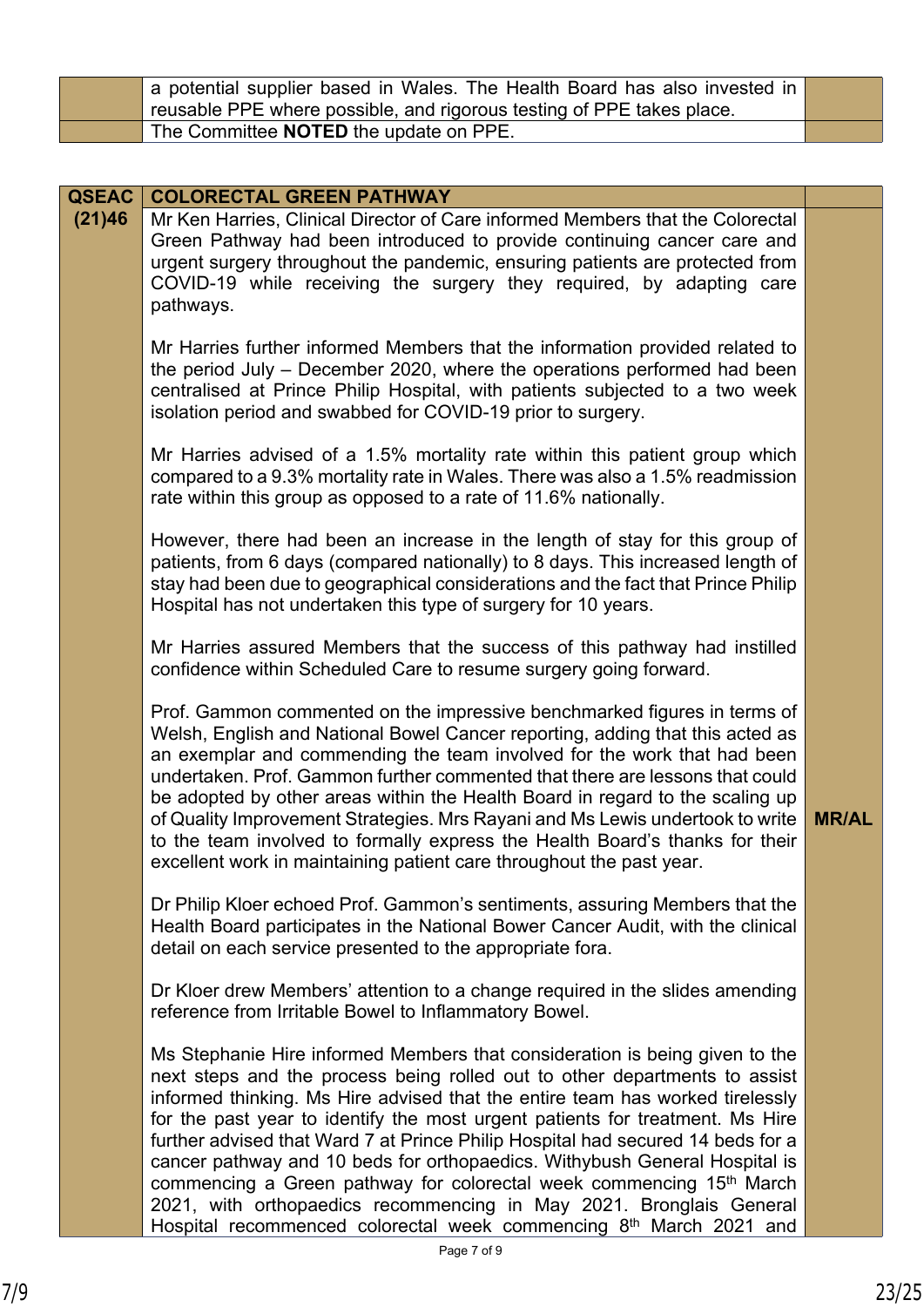|  | orthopaedics will recommence in May 2021. Bronglais General Hospital has         |  |
|--|----------------------------------------------------------------------------------|--|
|  | also been involved in reducing the backlog of gynaecological cancer              |  |
|  | procedures. Glangwili General Hospital will service multi specialist cancer      |  |
|  | cases due to the hospital having a larger critical care facility and is about to |  |
|  | secure a Green area as a sustainable option.                                     |  |
|  |                                                                                  |  |
|  | Ms Hire confirmed that the Risk Strategy has been reviewed to ensure that no     |  |
|  | Priority 1 or Priority 2 urgent patients have been missed, concentrating on      |  |
|  | cancer and orthopaedic services.                                                 |  |
|  | The Committee took ASSURANCE that:                                               |  |
|  | • Elective colorectal surgery has been successful during these challenging       |  |
|  | times.                                                                           |  |
|  | • The new Green Pathway has both kept patients safe from COVID-19 and            |  |
|  | delivered better outcomes.                                                       |  |
|  | • The application of vaccines and lower COVID-19 prevalence will provide         |  |
|  | greater confidence to progress the treatment of urgent and subsequently          |  |
|  | routine patients in the near future.                                             |  |
|  |                                                                                  |  |

| <b>QSEAC</b><br>(21)47 | <b>PROGRAMME FOR ASYMPTOMATIC STAFF TESTING FOR COVID-19</b><br>UTILISING LATERAL FLOW DEVICES (LFD)                                                                                                                                                                                                                                                                                                                                                                                                                                                                                                                                                                                                                                                                                                                         |  |
|------------------------|------------------------------------------------------------------------------------------------------------------------------------------------------------------------------------------------------------------------------------------------------------------------------------------------------------------------------------------------------------------------------------------------------------------------------------------------------------------------------------------------------------------------------------------------------------------------------------------------------------------------------------------------------------------------------------------------------------------------------------------------------------------------------------------------------------------------------|--|
|                        | Ms Shakeshaft informed Members that matters had moved on since the Risk<br>Assessment had been completed. As at 16 <sup>th</sup> March 2021, LFD testing has been<br>rolled out to 2,200 staff (25%), and an offer for testing will be made to all staff<br>by May 2021 at the latest.                                                                                                                                                                                                                                                                                                                                                                                                                                                                                                                                       |  |
|                        | It was noted that although not reflected currently in the report, Accident and<br>Emergency Departments would be included in group 2.                                                                                                                                                                                                                                                                                                                                                                                                                                                                                                                                                                                                                                                                                        |  |
|                        | The Committee NOTED the Risk Assessment regarding the initial delayed<br>implementation of asymptomatic testing of Health Board patient-facing staff with<br>Lateral Flow Devices (LFDs) and <b>SUPPORTED</b> the Executive Team decision<br>to implement the phased approach to offer routine asymptomatic testing of<br>Health Board patient-facing staff with LFDs by 31 <sup>st</sup> May 2021.                                                                                                                                                                                                                                                                                                                                                                                                                          |  |
|                        |                                                                                                                                                                                                                                                                                                                                                                                                                                                                                                                                                                                                                                                                                                                                                                                                                              |  |
| <b>QSEAC</b><br>(21)48 | <b>PAPER TO EXECUTIVE TEAM: AMBER PATHWAY IN CRITICAL CARE</b><br><b>FOR POST-OPERATIVE CANCER PATIENTS</b>                                                                                                                                                                                                                                                                                                                                                                                                                                                                                                                                                                                                                                                                                                                  |  |
|                        | Mr Andrew Carruthers advised Members that the paper is for noting and for<br>information, and that a decision had been made at Gold Command Group<br>regarding the sustainability of a Green Critical Care Pathway at Prince Philip<br>Hospital. The Health Board looked to reintroduce surgery in Autumn 2020 with<br>a distinct Green Pathway throughout the patient's journey. In February 2021, it<br>was identified as part of an emergency review that the ability to maintain a<br>Green pathway at Prince Philip Hospital was proving challenging. The Health<br>Board has endeavoured to identify an alternative to enable a sustainable<br>pathway with a view to avoiding cancelling patients' operations. The Risk<br>Assessment attached to the report sets out the decision review and the<br>assessment made. |  |

Mr Carruthers confirmed that this represents a departure from the original Risk Assessment and discussion around Green and Red Pathways presented and discussed at Quality, Safety, Experience and Assurance Committee.